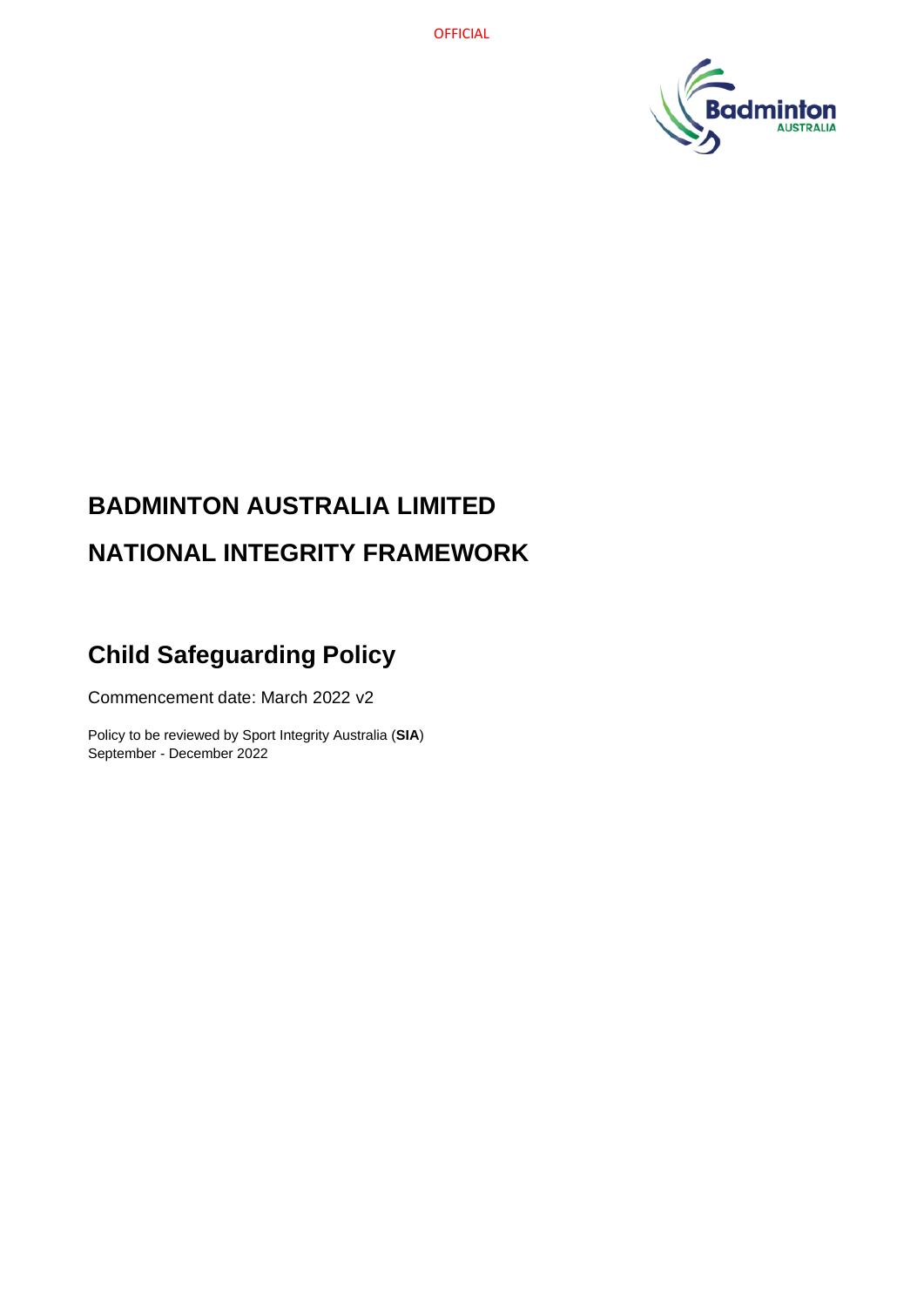## **TABLE OF CONTENTS**

| 1.                                                       | <b>Definitions</b>                                            | $\mathbf{2}$   |
|----------------------------------------------------------|---------------------------------------------------------------|----------------|
| 2.                                                       | <b>Jurisdiction</b>                                           | 5              |
| 2.1                                                      | Who this Policy applies to                                    | 5              |
| 2.2                                                      | When this Policy applies                                      | 5              |
| 3.                                                       | <b>Requirements of Relevant Persons and Organisations</b>     | 5              |
| 3.1                                                      | Requirements of Relevant Persons                              | 5              |
| 3.2                                                      | Requirements of Relevant Organisations                        | 5              |
| 4.                                                       | <b>Prohibited Conduct</b>                                     | 6              |
| 4.1                                                      | <b>Prohibited Conduct</b>                                     | 6              |
| 5.                                                       | <b>Reporting</b>                                              | 6              |
| 6.                                                       | <b>Complaints, Disputes &amp; Discipline Policy</b>           | $\overline{7}$ |
| 7.                                                       | <b>National Integrity Framework</b>                           | 7              |
| <b>SCHEDULE 1 - Child Abuse Definitions</b>              |                                                               | 8              |
| Annexure A: Responding to Child Abuse Allegations        |                                                               | 10             |
| <b>Annexure B: Child Safe Commitment &amp; Practices</b> |                                                               | 12             |
| <b>Annexure C: Recruitment &amp; Screening</b>           |                                                               | 19             |
| Appendix 1: Child-Related Position Assessment            |                                                               | 22             |
| Appendix 2: Interview Requirements and Sample Questions  |                                                               | 23             |
|                                                          | Appendix 3: Reference Check Requirements and Sample Questions | 24             |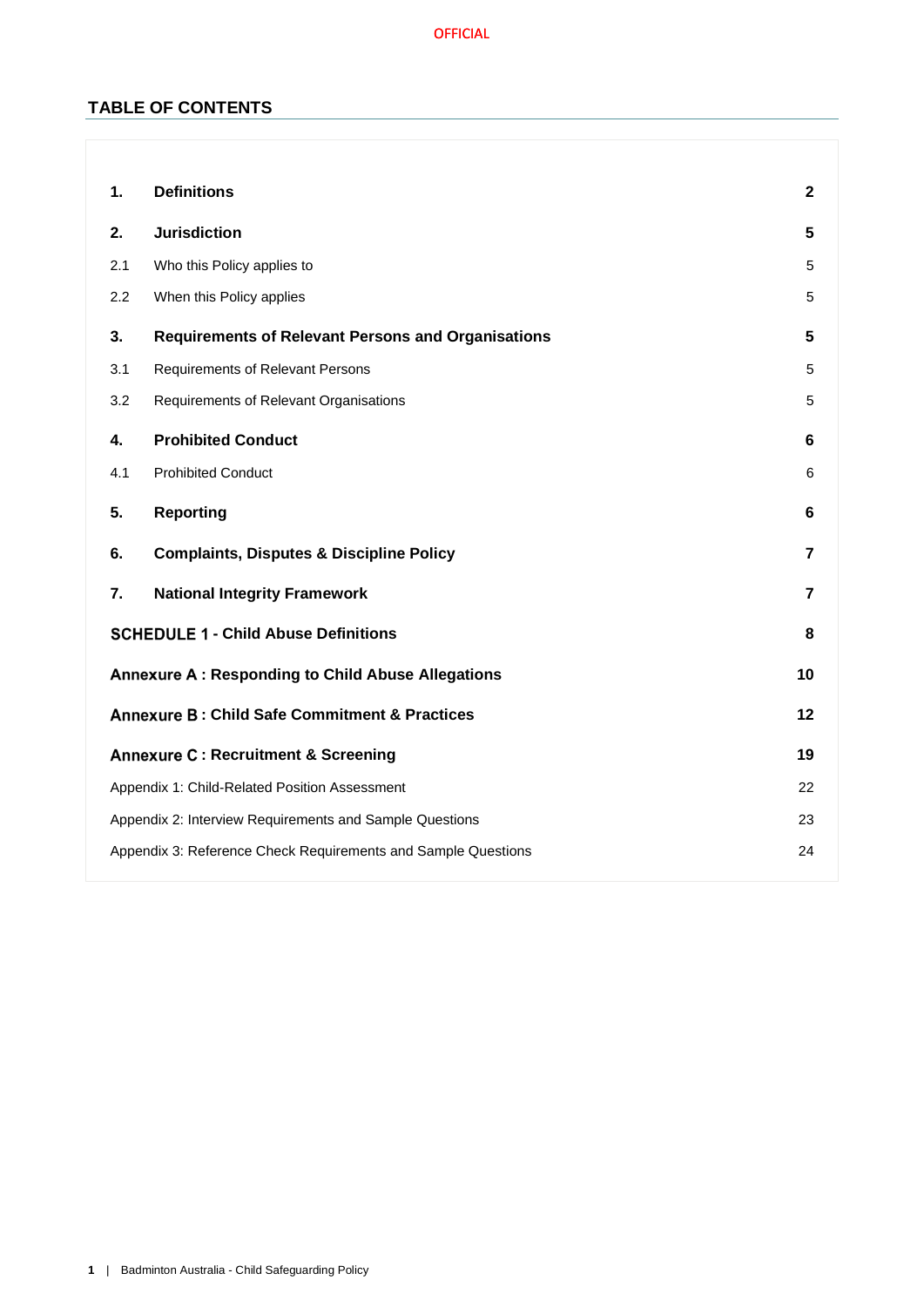#### **SUMMARY**

Badminton has a zero-tolerance policy to child abuse and neglect in any form.

Badminton Australia Limited (BA) is committed to safeguarding and promoting the welfare of Children in Badminton by providing a safe and inclusive environment and by ensuring that everyone involved in Badminton is educated and informed of their responsibilities to protect and look after Children.

All Children have the right to feel safe and protected from all forms of abuse, harm, and neglect. Children have the right to take part in sport in a safe, positive, and enjoyable environment.

BA aims to create and maintain an inclusive, child-safe environment that is understood, endorsed, implemented, and adhered to by everyone involved in Badminton.

This Policy is part of BA's proactive and preventative approach to upholding its commitment to the safety, wellbeing, participation and empowerment of all Children who access Badminton.

This Policy seeks to ensure that everyone involved in our Badminton is aware of their rights and responsibilities in relation to Children. This Policy sets out the standards of behaviour expected of those involved in our Badminton and the behaviours that are not acceptable ('Prohibited Conduct').

This Policy imposes obligations on BA and Badminton Organisations in relation to responding to allegations of Prohibited Conduct, including by reporting suspected Child Abuse to the appropriate authorities, and to implementing a commitment to child safety and child-safe practices, including recruitment and screening of staff and volunteers.

#### <span id="page-2-0"></span>**1. DEFINITIONS**

Defined terms not otherwise defined in this Policy have been defined in and have the meaning given to them, in the National Integrity Framework. In this Policy the following words have the corresponding meaning:

**Abuse** means any type of abuse (including physical, emotional, psychological, sexual and inappropriate use of power) that has caused, is causing or is likely to cause harm to a person's wellbeing, whether in person or as the result of a publication viewable by any other person by any means.<sup>1</sup>

**Australian Child Protection Legislation** means all state/territory child protection legislation as amended from time to time, a summary of which is available [here.](https://aifs.gov.au/cfca/publications/australian-child-protection-legislation)

**Bullying** means a person or group of people repeatedly and intentionally using words or actions, or the inappropriate use of power, against someone or a group of people to cause distress and risk to their wellbeing.<sup>2</sup>

**Child** or **Children** means a child or young person, or two or more children or young persons, who is or are under the age of 18 years.

**Child Abuse** has the meaning given to it in Schedule 1 and includes the following as outlined in that Schedule:

(a) Physical Abuse

 $\overline{\phantom{a}}$ 

(b) Emotional or Psychological Abuse

<sup>1</sup> Refer to Schedule 1 of the Member Protection Policy for examples of behaviour that may constitute Abuse.

<sup>&</sup>lt;sup>2</sup> Refer to Schedule 1 of the Member Protection Policy for examples of behaviour that may constitute Bullying.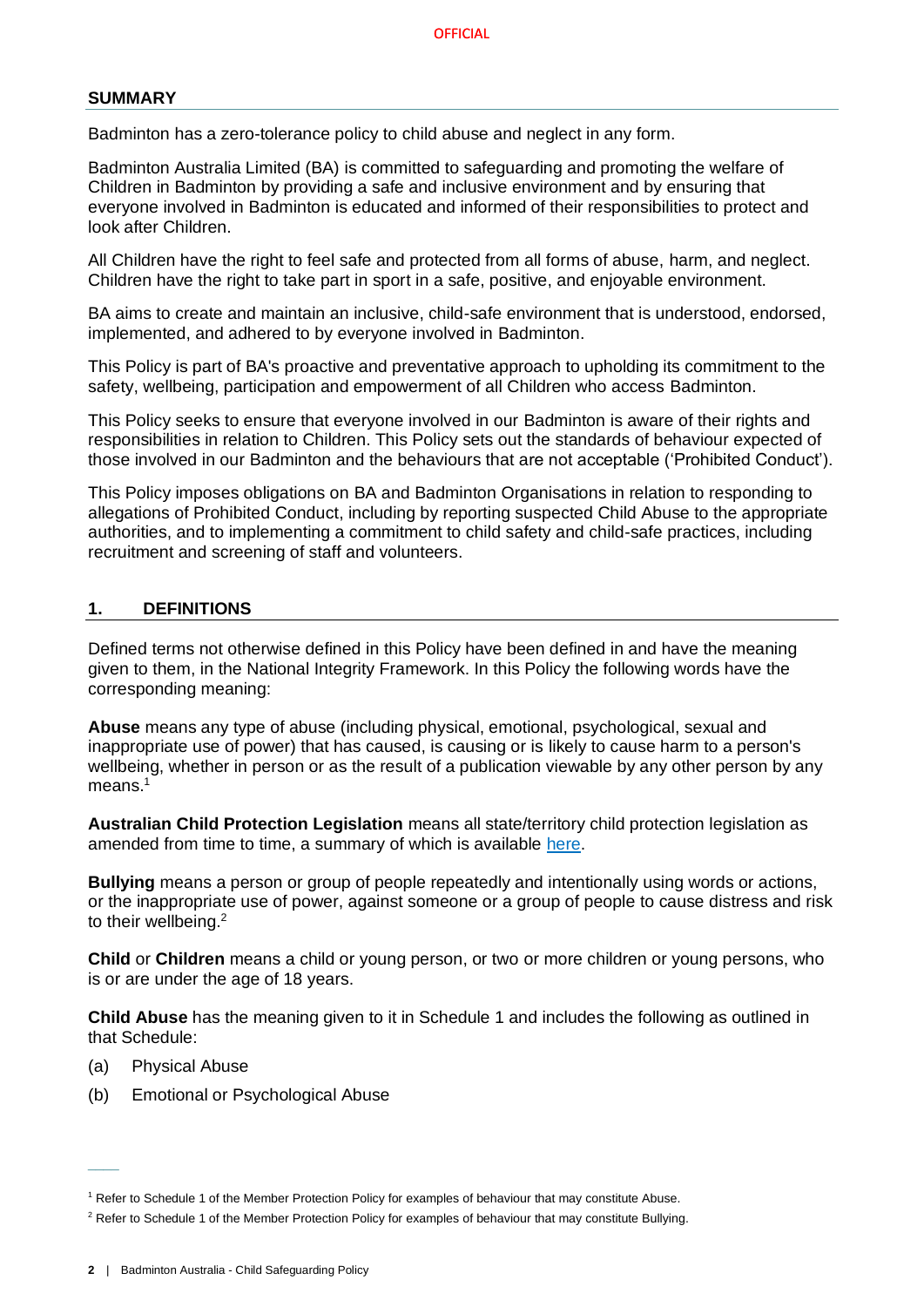- (c) Sexual Abuse
- (d) Neglect
- (e) Exposure to Family Violence.

**Child Safe Commitment** refers to Relevant Organisations' commitment to child safety in Badminton, as outlined in Annexure B.

**Child Safe Practices** refer to the child safety requirements and practices adopted and implemented by Relevant Organisations to help ensure the safety of Children participating in a Badminton Activity as outlined in Annexure B.

**Grooming** refers to the process by which an adult establishes a trusting relationship with a child and those associated with the child's care and [wellbeing,](https://www.kidspot.com.au/lifestyle/entertainment/celebrity-news/blue-wiggle-says-he-caught-viral-meningitis-from-kids-at-concerts/news-story/57c5b6c145dc8eb7e8e278da61653ae1) to create an environment in which abuse can occur.

**Harassment** means any type of behaviour towards a person that they do not want and that is offensive, abusive, belittling or threatening and is reasonably likely to cause harm to the person who is the subject of the harassment.<sup>3</sup>

**Misconduct with a Child** means any behaviour involving a Child that is objectively age inappropriate and/or places the Child at risk of harm.

**MPP** means the Member Protection Policy of BA.

**Policy** means this Child Safeguarding Policy including any schedules and annexures.

**Prohibited Conduct** means conduct in breach of clause [4](#page-6-0) of this Policy.

**Recruitment & Screening** means the child safety recruitment and screening requirements adopted and implemented by Relevant Organisations to help ensure the safety of Children participating in Badminton, as outlined in Annexure C.

#### Sexual Misconduct means<sup>4</sup>:

- (f) Sexual Harassment, which is any unwanted or unwelcome sexual behaviour where a reasonable person would anticipate the possibility that the person being harassed would feel offended, humiliated, or intimidated; and
- (g) Sexual Offences, which include any criminal offence involving sexual activity or actions of indecency.

#### **Unlawful Discrimination** includes:

- (a) Direct Discrimination, when a person or group of people is treated less favourably than another person or group, because of a personal characteristic; and
- (b) Indirect Discrimination, when an unreasonable rule or policy applies to everyone but has the effect of disadvantaging some people because of a personal characteristic they share, where such personal characteristic is protected by applicable anti-discrimination legislation.<sup>5</sup>

**Victimisation** means subjecting a person, or threatening to subject a person, to any unfair treatment because the person has made, or intends to pursue their right to make, a complaint or

 $\overline{\phantom{a}}$ 

<sup>&</sup>lt;sup>3</sup> Refer to Schedule 1 of the Member Protection Policy for examples of behaviour that may constitute Harassment.

<sup>4</sup> Refer to Schedule 1 of the Member Protection Policy for examples of behaviour that may constitute Sexual Misconduct.

<sup>&</sup>lt;sup>5</sup> Refer to Schedule 1 of the Member Protection Policy for examples of behaviour that may constitute Unlawful Discrimination.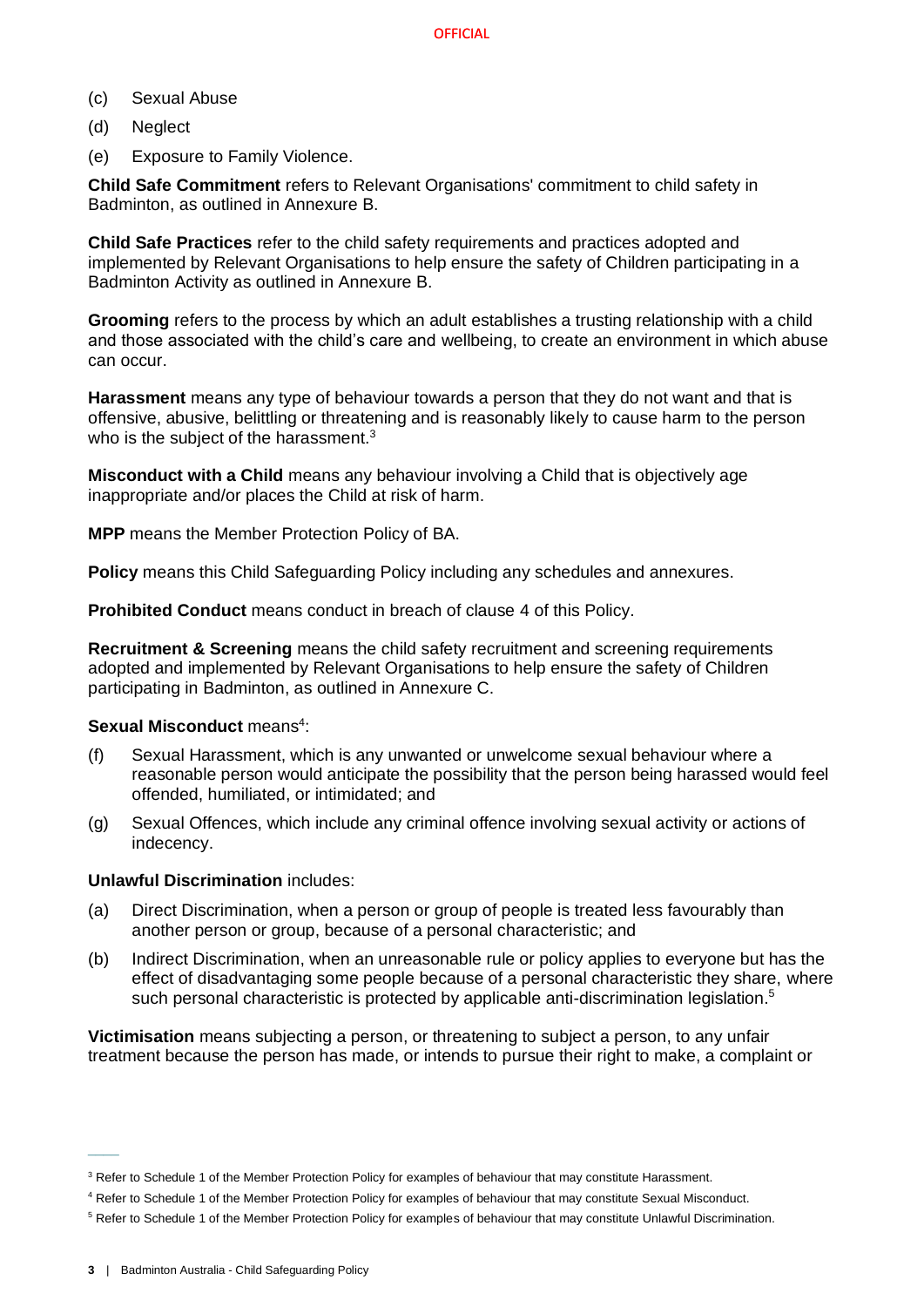lawful disclosure, including under applicable legislation or this Policy, or for supporting another person to take such action.<sup>6</sup>

**Vilification** means a public act, conduct or behaviour that incites hatred, serious contempt for, or revulsion or severe ridicule of, a person or group of people because of a particular characteristic they hold, as covered by applicable legislation, including their race or religion, or homosexuality, transgender or HIV/AIDS status.<sup>7</sup>

**WWCC** means a 'Working with Children Check' (however named) under the applicable legislation of a state or territory, a summary of which is available [here.](https://aifs.gov.au/cfca/publications/pre-employment-screening-working-children-checks-and-police-checks/part-b-state-and)

 $\overline{\phantom{a}}$ 

<sup>&</sup>lt;sup>6</sup> Refer to Schedule 1 of the Member Protection Policy for examples of behaviour that may constitute Victimisation.

<sup>7</sup> Refer to Schedule 1 of the Member Protection Policy for examples of behaviour that may constitute Vilification.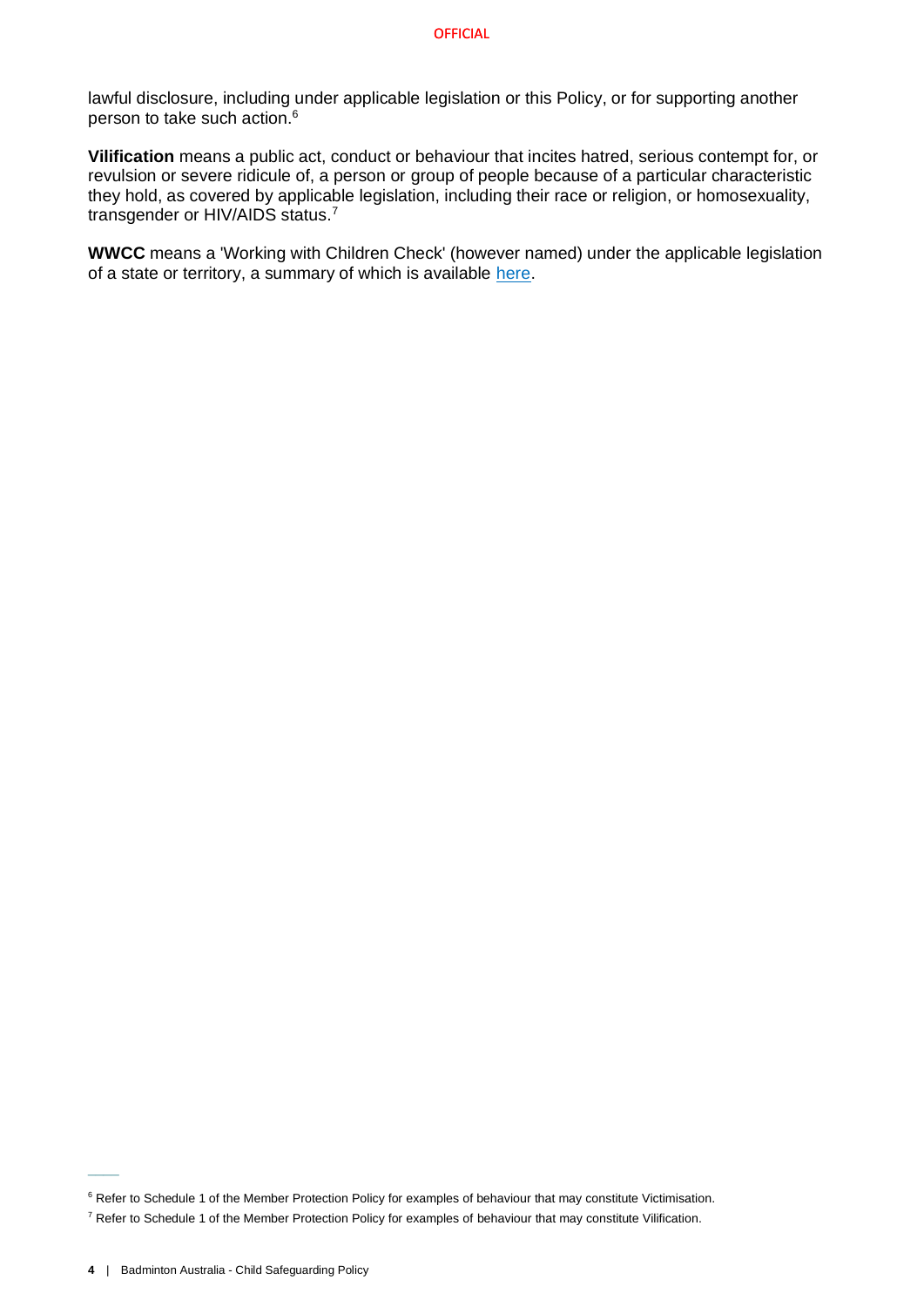#### <span id="page-5-0"></span>**2. JURISDICTION**

## <span id="page-5-1"></span>*2.1 Who this Policy applies to*

This Policy applies to:

- (a) Relevant Persons; and
- (b) Relevant Organisations.

#### <span id="page-5-2"></span>*2.2 When this Policy applies*

- (a) All Relevant Persons and Relevant Organisations to which this Policy applies must comply with this Policy (at all times whilst they are a Relevant Person or Relevant Organisation), including:
	- (i) in relation to any dealings they have with a Child arising from the Relevant Person's, Relevant Organisation's, or the Child's involvement in any capacity with Badminton.
	- (ii) in relation to any dealings in relation to a Child that they might have with a Relevant Organisation or their staff, contractors, and representatives;
	- (iii) when dealing with a Child or other Relevant Person or Relevant Organisation in their capacity as a Relevant Person or Relevant Organisation; and
	- (iv) in relation to their Membership or standing as a Relevant Person or Relevant Organisation in general.
- (b) The following is not within the scope of this Policy:
	- (i) interactions involving a Relevant Person and a Child where there is no direct or indirect link to Badminton or a Relevant Organisation.<sup>8</sup>

#### <span id="page-5-3"></span>**3. REQUIREMENTS OF RELEVANT PERSONS AND ORGANISATIONS**

#### <span id="page-5-4"></span>*3.1 Requirements of Relevant Persons*

Relevant Persons must always:

- (a) comply with the requirements of Responding to Child Abuse Allegations in Annexure A;
- (b) comply with the Child Safe Practices as set out in Annexure B;
- (c) report any concerns or allegations of Prohibited Conduct involving any Relevant Person or Relevant Organisation;
- (d) provide true and accurate information during Recruitment & Screening;
- (e) comply with all obligations that they are subject to under the Australian Child Protection Legislation; and
- (f) comply with all legislative obligations that they are subject to in relation to reporting of suspected Child Abuse or a WWCC<sup>9</sup>.

#### <span id="page-5-6"></span><span id="page-5-5"></span>*3.2 Requirements of Relevant Organisations*

Relevant Organisations must:

(a) adopt, implement, and comply with the:

 $\overline{\phantom{a}}$ 

<sup>&</sup>lt;sup>8</sup> Such as pre-existing personal or family relationships.

<sup>&</sup>lt;sup>9</sup> Child Family Community Australia Working with Children Checks & Police Checks Resource Sheet [website.](https://aifs.gov.au/cfca/publications/pre-employment-screening-working-children-checks-and-police-checks/part-b-state-and)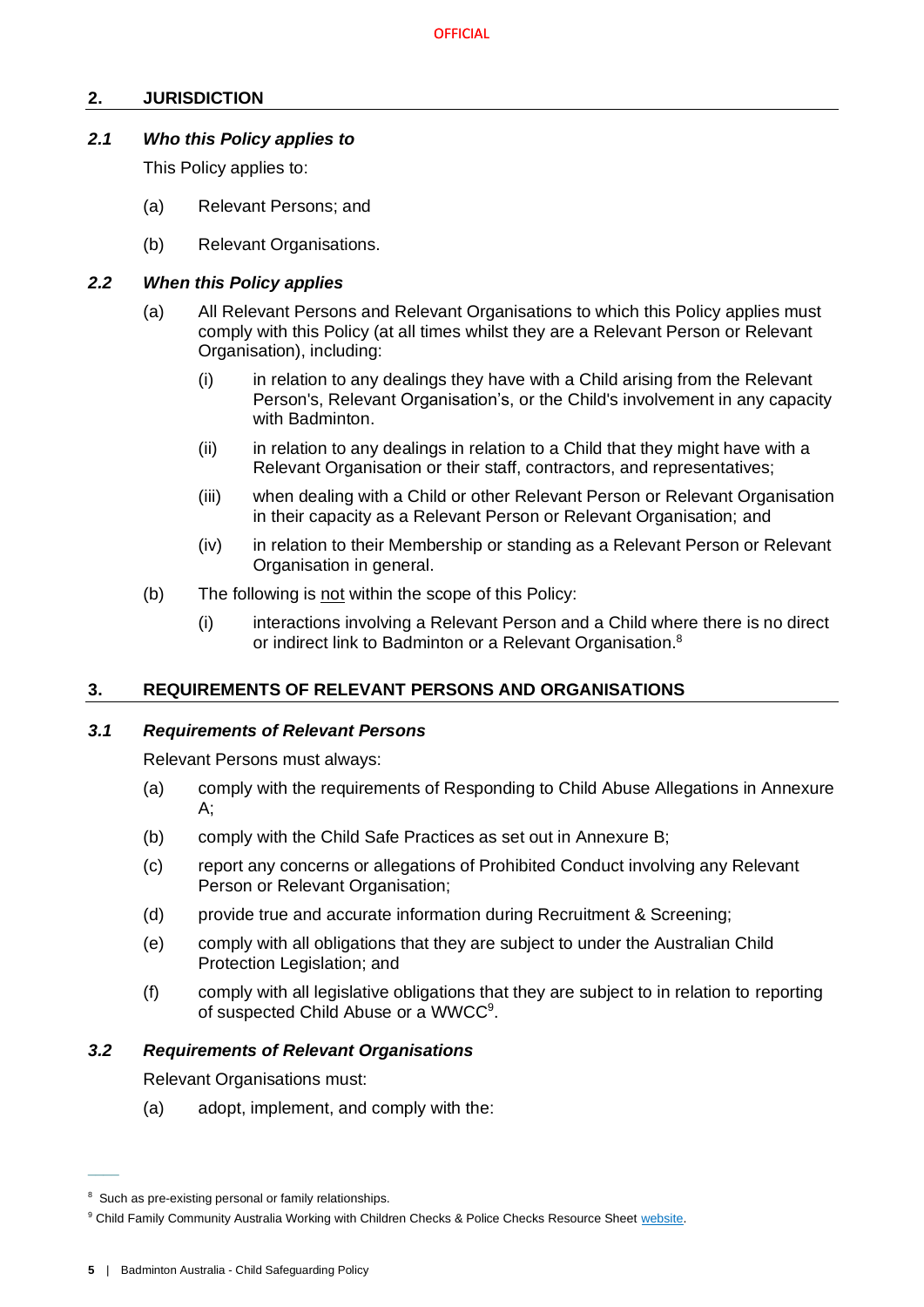- (i) Child Safe Commitment;
- (ii) Child Safe Practices; and
- (iii) Recruitment & Screening,

including reviewing and amending those requirements from time to time:

- <span id="page-6-3"></span>(b) comply with the 'Responding to Child Abuse Allegations' in Annexure A;
- (c) use best efforts to assist Relevant Persons to fulfil their responsibilities under this Policy;
- (d) recognise any Sanction imposed under this Policy; and
- (e) take all necessary steps to:
	- (i) enforce any Sanction imposed under this Policy and the Complaints, Disputes & Discipline Policy; and
	- (ii) procure compliance with the 'Responding to Child Abuse Allegations' in Annexure A.

#### <span id="page-6-4"></span><span id="page-6-0"></span>**4. PROHIBITED CONDUCT**

#### <span id="page-6-5"></span><span id="page-6-1"></span>*4.1 Prohibited Conduct*

A Relevant Person or Relevant Organisation commits a breach of this Policy when:

- (a) they, either alone or in conjunction with another or others, engage in any of the following conduct against, or in relation to, a Child or Children in the circumstances outlined in clause [2.2.](#page-5-2):
	- (i) Child Abuse;
	- (ii) Grooming;
	- (iii) Misconduct with a Child;
	- (iv) request or infer that the Child keep any communication secret from their parents, guardian, carer, or other Relevant Person such as a coach or administrator, or Relevant Organisation;
	- (v) supply alcohol, or drugs (including tobacco) to a Child;
	- (vi) supply medicines, except when permitted by law or with the consent of the parent, guardian, or carer of the Child and under a valid prescription for that Child and at the prescribed dosage; or
	- (vii) commit any act that would constitute Prohibited Conduct under the Member Protection Policy;
- <span id="page-6-6"></span>(b) there is a breach of a requirement imposed under clause [3.1,](#page-5-4) or sub-clauses [3.2\(a\),](#page-5-6) [3.2\(b\)](#page-6-3) or [3.2\(e\)\(ii\)\)](#page-6-4);
- (c) they are involved in or have knowledge of and do not report a breach of clauses [4.1\(a\)](#page-6-5) or [4.1\(b\);](#page-6-6) or
- (d) they have engaged in an attempt to breach sub-clauses  $4.1(a)$  (i), (ii), (iii) or (v).

#### <span id="page-6-2"></span>**5. REPORTING**

(a) Where a Relevant Organisation becomes aware of an Alleged Breach and the information known about that Alleged Breach is such that it would cause a reasonable person to suspect that a Child is, or is at risk of, being abused and/or neglected: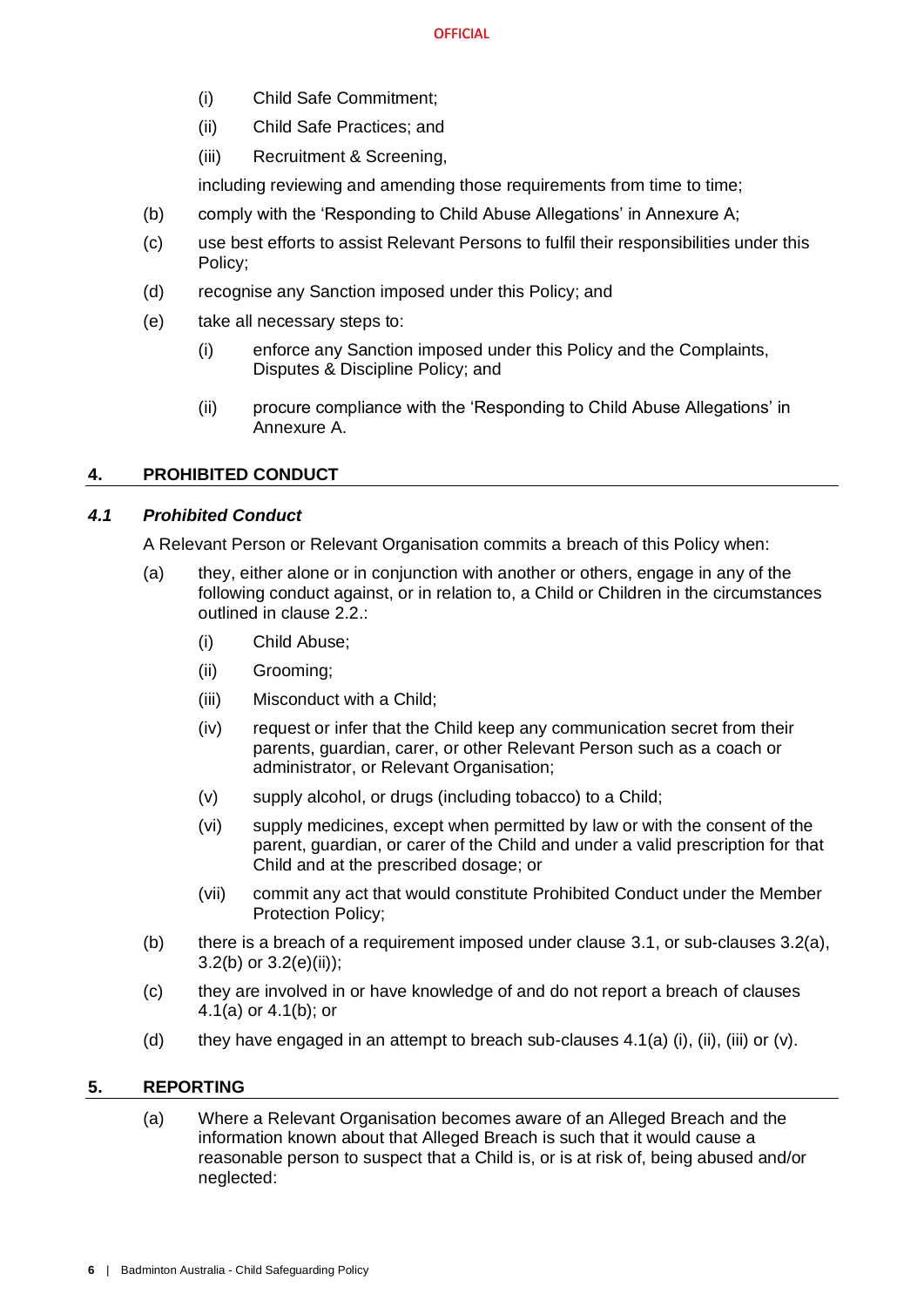- (i) The Relevant Organisation must comply with, and procure compliance with, the requirements of Responding to Child Abuse Allegations in Annexure A; and
- (ii) no further action under the Complaints, Disputes and Discipline Policy in relation to that Alleged Breach, except Provisional Action or Assessment, should occur until the obligations in (i) are complied with.

#### <span id="page-7-0"></span>**6. COMPLAINTS, DISPUTES & DISCIPLINE POLICY**

The Complaints, Disputes and Discipline Policy applies to any alleged Prohibited Conduct, including reports of breaches, of this Policy.

#### <span id="page-7-1"></span>**7. NATIONAL INTEGRITY FRAMEWORK**

The National Integrity Framework applies to this Child Safeguarding Policy. When interpreting this Policy, any provisions inconsistent with the National Integrity Framework apply to the extent of that inconsistency.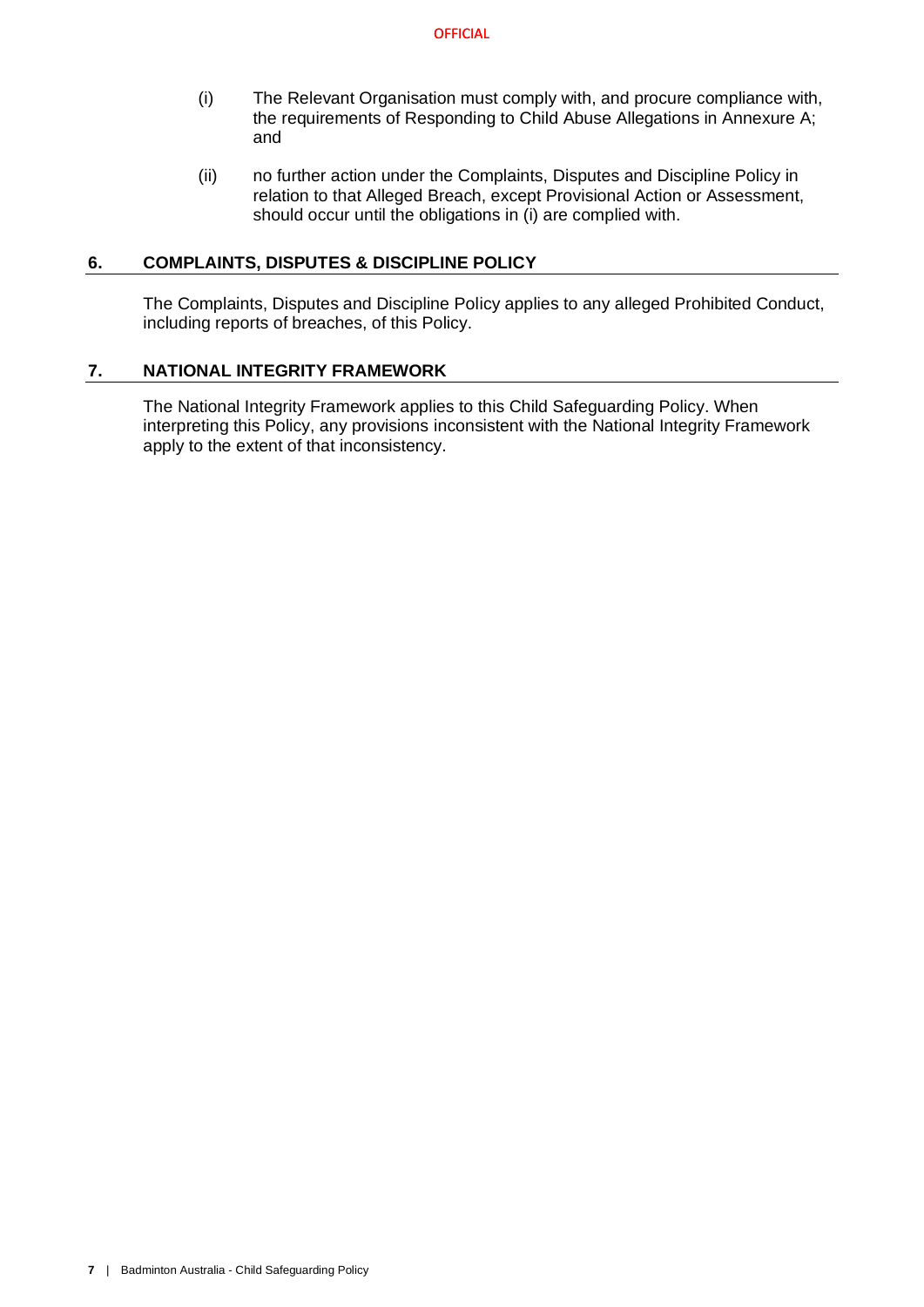#### <span id="page-8-0"></span>**- Child Abuse Definitions**

**Child Abuse** is the mistreatment of a Child that:

- causes, is causing or is likely to cause any detrimental effect so that a Child's physical, psychological, or emotional wellbeing; or
- does, or is likely to, endanger that a Child's physical or emotional health, development, or wellbeing,

whether through a:

- single act, omission, or circumstance; or
- series or combination of acts, omissions, or circumstances,

and includes:

- **1. Physical Abuse** occurs when a person subjects a Child to application of physical force, which may cause injury intentionally or inadvertently as a result of physical punishment or the aggressive treatment of a Child. Physically abusive behaviour includes, but is not limited to:
	- (a) shoving, hitting, slapping, shaking, throwing, punching, biting, burning, kicking; and
	- (b) harmful training methods or overtraining where there is the potential to result in damage to a Child's physical development.
- **2. Emotional or Psychological Abuse** occurs when a Child does not receive the love, affection, or attention they need for healthy emotional, psychological, and social development or are exposed to violence/abuse against other Children or adults. Such abuse may involve:
	- (a) repeated rejection or threats to a Child;
	- (b) constant criticism, teasing, ignoring, threatening, yelling, scapegoating, ridicule, intentional exclusion, continual coldness, and rejection;
	- (c) Bullying and Harassment;
	- (d) harmful training methods or overtraining where there is the potential to result in damage to a Child's physical, intellectual, or emotional wellbeing and development.
- **3. Sexual Abuse** occurs when an adult, or a person in authority (i.e. older, or younger but more physically or intellectually developed) involves a Child in any sexual activity. A child cannot provide consent, therefore even if 'consent' is given, it still constitutes sexual abuse.

Perpetrators of sexual abuse take advantage of their power, authority, or position over the Child for their own benefit. It can include making sexual comments to a Child, kissing, touching a Child's genitals or breasts, oral sex, or intercourse with a Child.

Sexual exploitation is a form of Sexual Abuse and occurs when Children are forced into or involved in sexual activities that are then unlawfully recorded in some way, or recorded without the consent of one or more parties, or used to produce child sexual abuse material. Such material can be in the form of photographs or videos, whether published or circulated on the internet or social media. Encouraging a Child to view pornographic videos, websites, or images, or engaging a Child to participate in sexual conversations over social media or otherwise is also considered sexual exploitation.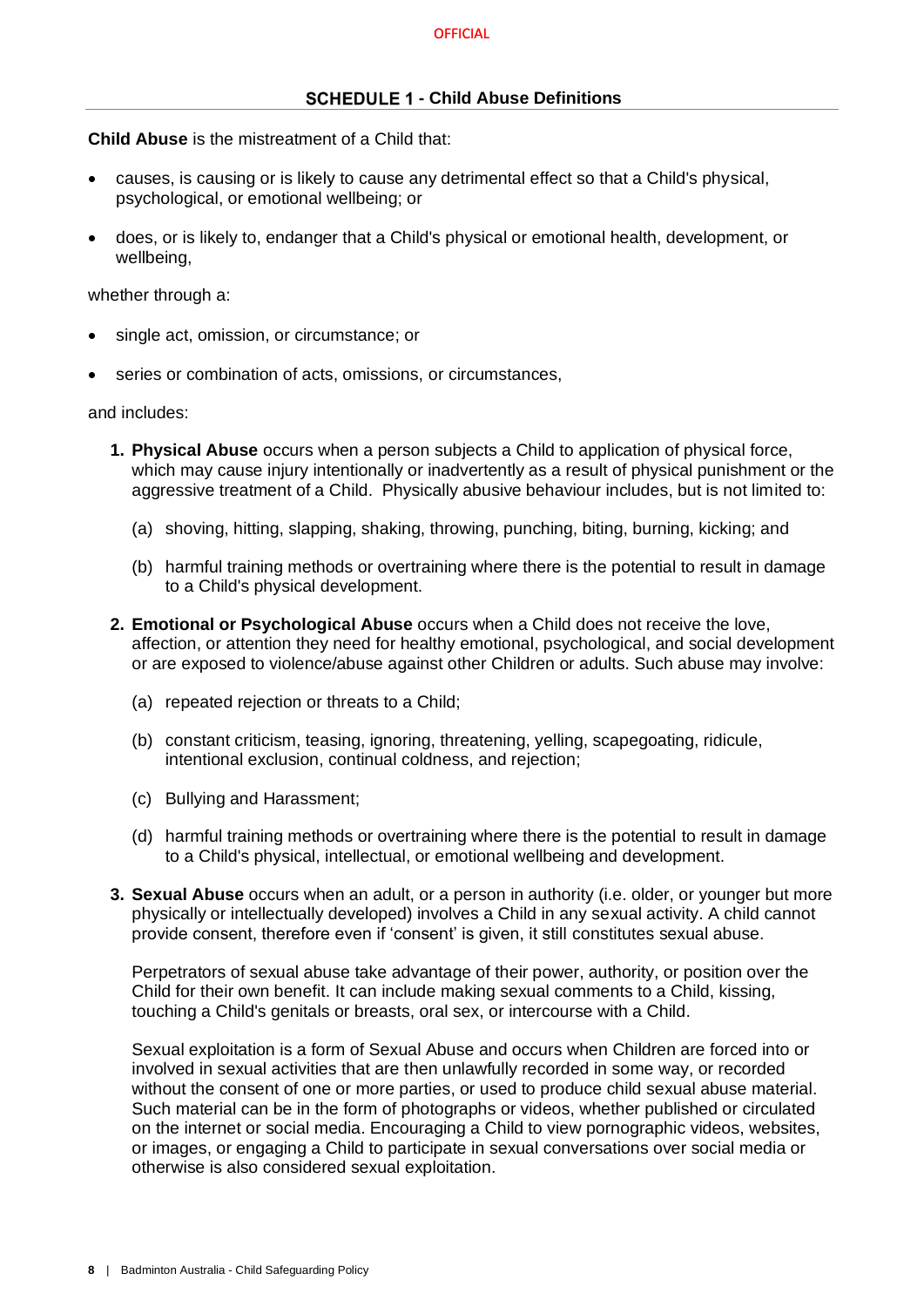- **4. Neglect** is the persistent failure or deliberate failure or denial to meet a Child's basic needs. Child Neglect includes the failure to provide adequate food, clothing, shelter, adequate supervision, clean water, medical attention, or supervision to the extent that the Child's health and development is or is likely to be harmed. Types of neglect include physical, medical, emotional, educational neglect and abandonment.
- **5. Exposure to Family Violence** is any abusive behaviour used by a person in a relationship to gain and maintain control over their partner or ex-partner. It can include a broad range of behaviour that causes fear and physical and/or psychological harm. If a Child is living in a household where there have been incidents of domestic violence, then they may be at risk of significant physical and/or psychological harm.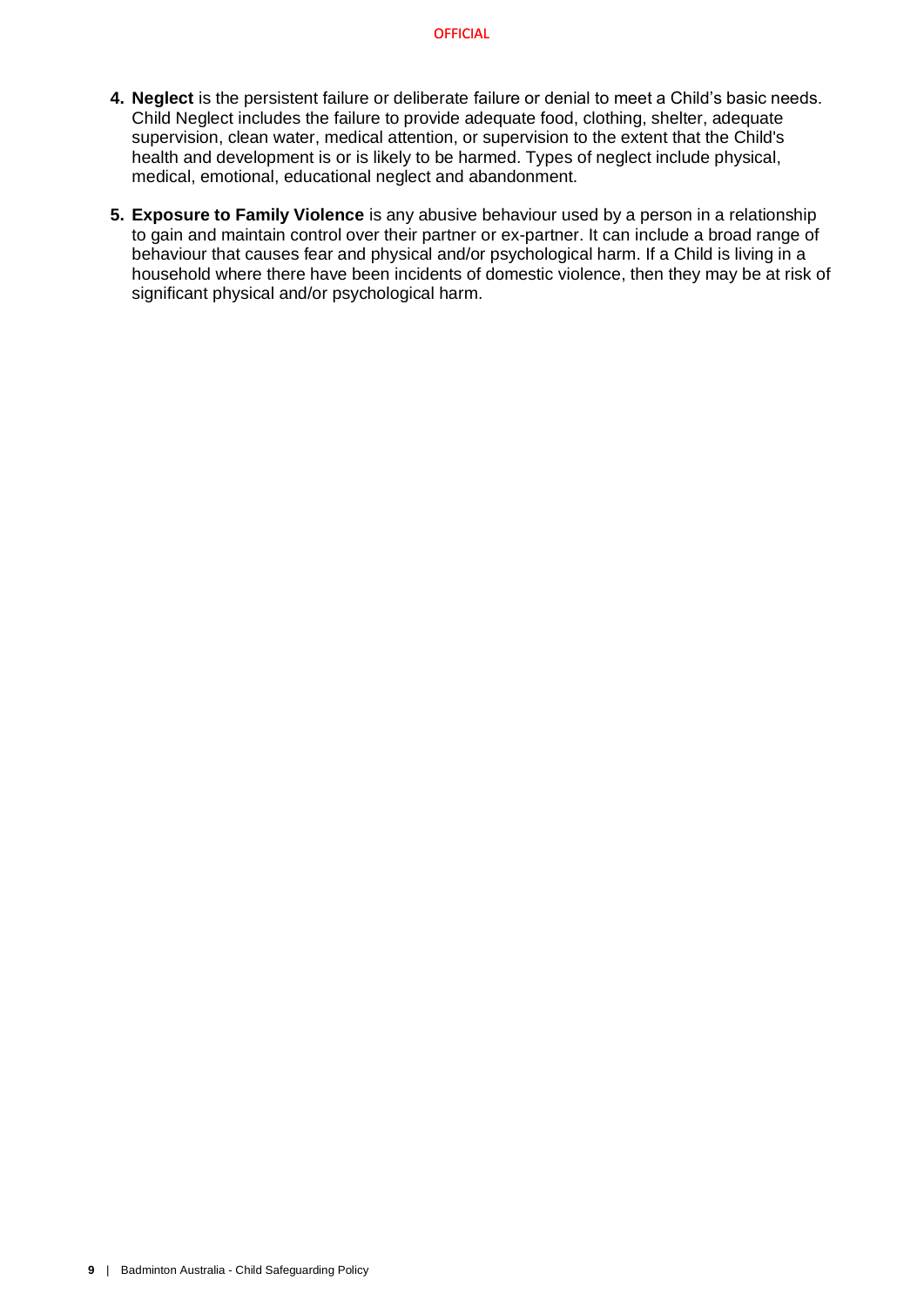#### **OFFICIAL**

## **: Responding to Child Abuse Allegations**

## <span id="page-10-0"></span>**You must ACT.**

As a person involved in Badminton you play a crucial role in protecting Children. You must follow the four actions set out below when responding to any Child Abuse allegations.

## **Action 1 - Responding**

**If a Child is at risk of immediate harm you must ensure their safety by:**

- Calling 000 for medical and/or police assistance to respond to urgent health or safety concerns;
- Administering first aid, if required:
- Separating at-risk Child and others involved;
- Identifying an appropriate contact person for any on-going liaison with the Police.

If there is no immediate harm go to Action 2 below.

## **Action 2 – Reporting**

If you suspect, on reasonable grounds that a Child was, is, or is at risk of being abused and/or neglected, you must report it to the police and/or the relevant State/Territory child protection agency.

If the alleged Child Abuse is occurring in a Relevant Organisation, it must be documented on the Report Form found at [MAKE AN INTEGRITY COMPLAINT OR REPORT | Sport Integrity Australia](https://www.sportintegrity.gov.au/contact-us/make-an-integrity-complaint-or-report).

You must also report internally to your designated contact in your sport, who then needs to report to the Integrity Unit, CEO and Board.

## **Action 3 – Contact**

You must contact the police and/or the relevant child protection agency to determine the information that may be shared with parents/guardians, and who should lead this contact (i.e. police, child protection department or Relevant Organisation representative). This could include advice:

- 1. Not to contact the parents or guardians in circumstances where they are alleged to have engaged in the abuse.
- 2. To contact the parents/guardians and provide agreed information as soon as possible.

#### **Action 4 - Support**

- Support should be provided to any Child that has experienced abuse.
- It is important that the person providing support to the Child does not attempt to provide support which is outside of the scope of their role.
- Support should include maintaining a calm open manner when listening to any allegations and disclosures, while avoiding seeking detailed information or asking leading questions.
- This information needs to be well documented and shared with Badminton's designated contact.
- Further support for the Child, relevant adults and others involved may be required, including a referral to wellbeing or healthcare professionals and or the development of a safety plan.

**Insert the name and position and contact information for the Child Safe Contact in your organisation:**

**Badminton Australia Child Safe Contact:**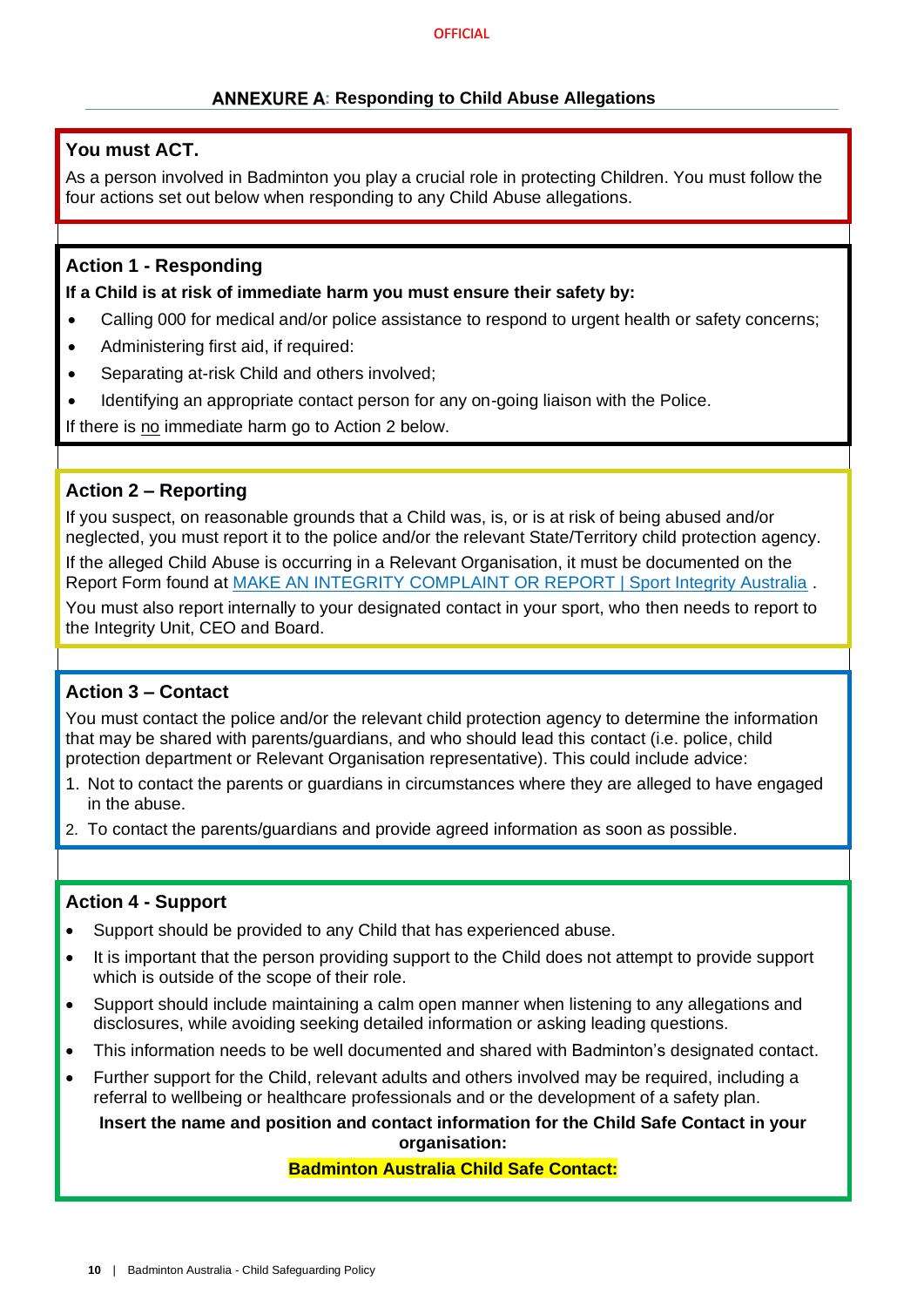**OFFICIAL** 

## **Jamie Parsons, CEO, Badminton Australia;**

[jamie.parsons@badminton.org.au](mailto:jamie.parsons@badminton.org.au)

**0437 439 943**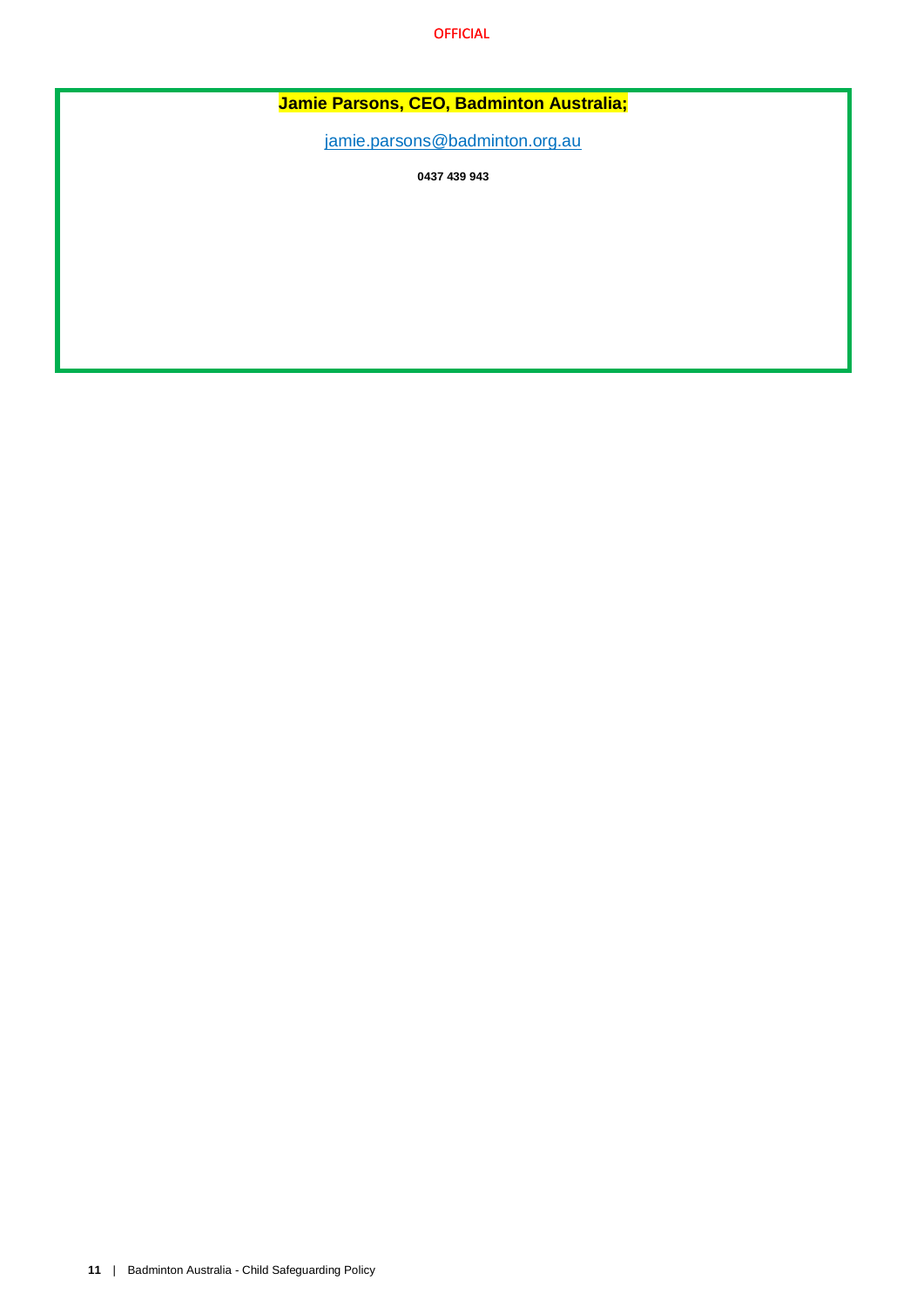## **ANNEXURE B: Child Safe Commitment & Practices**

#### <span id="page-12-0"></span>**1. CHILD SAFE COMMITMENT STATEMENT**

BA is committed to ensuring the safety and wellbeing of all Children that are involved in our sport. Our policies and procedures seek to address risks to child safety and to establish child safe culture and practices.

#### *1.1 We are committed to keeping Children safe*

- (a) Through our Child Safeguarding Policy, we document our clear commitment to keeping Children safe from abuse and neglect.
- (b) We communicate our commitment to all our staff and volunteers and give them access to a copy of our commitment statement.

#### *1.2 We promote equity and respect diversity*

- (a) We actively anticipate Children's diverse circumstances and respond effectively to those with additional vulnerabilities.
- (b) We give all Children access to information, support, and a complaints process.
- (c) We consider the needs of all Children, particularly Aboriginal and Torres Strait Islander Children, Children with a disability, LGBTQI Children and Children from culturally and linguistically diverse backgrounds.

#### *1.3 Our staff and volunteers know the behaviour we expect*

- (a) We ensure that each person involved in our delivery of services to Children understands their role and the behaviour we expect in relation to keeping Children safe from abuse and neglect through application of our Child Safe Practices.
- (b) We utilise clear position descriptions which clearly state relevant child safe requirements.
- (c) We have Child Safe Practices, which are approved and endorsed by Sport Integrity Australia and the BA Board that outlines our expectations for behaviour towards Children.
- (d) Our staff and volunteers are given a copy of and have access to the Child Safe Practices.
- (e) Our staff and volunteers indicate, in writing, that they have read and are committed to the Child Safe Practices.

#### *1.4 We minimise the likelihood of recruiting a person who is unsuitable*

- (a) We have appropriate measures in place to minimise the likelihood that we will recruit staff or volunteers who are unsuitable to work/volunteer with Children.
- (b) We will meet the requirements of the relevant state or territory Working with Children Check regulations.

#### *1.5 Induction and training are part of our commitment*

- (a) We will provide all new staff, volunteers, and participants with information about our commitment to Child Safety including our Child Safeguarding Policy, Child Safe Practices and Responding to Child Abuse Allegations.
- (b) We support ongoing education and training for our staff and volunteers to ensure child safety information is provided and updated as required.
- (c) We ensure that our staff and volunteers have up-to-date information relevant to specific legislation applying in the state or territory they are based in or where they may travel to as a part of their duties.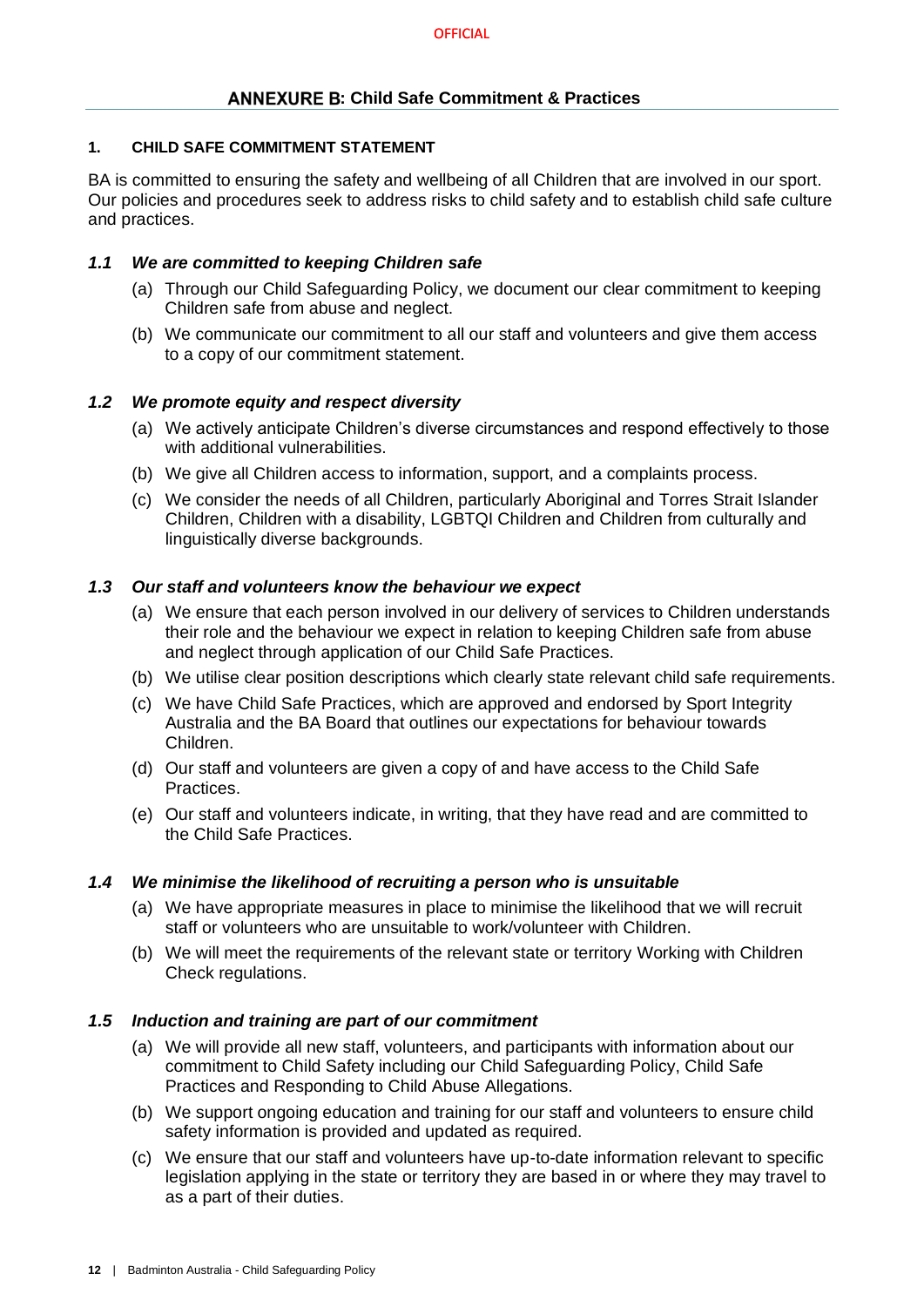#### *1.6 We encourage the involvement of Children and their parents*

- (a) We involve and communicate with Children and their families in developing a safe, inclusive, and supportive environment. We will provide information to Children and their parents/carers (such as brochures, posters, handbooks, guidelines) about:
	- (i) our commitment to keeping Children safe and communicating their rights;
	- (ii) the behaviour we expect of our staff and volunteers and of themselves;
	- (iii) our policy about responding to child abuse.
- (b) We have processes for encouraging two-way communication with Children and families.
- (c) We seek their feedback and have a process for responding.
- (d) We respect diversity and seek to facilitate effective communication and involvement.

#### *1.7 Our staff and volunteers understand their responsibility for reporting child abuse*

- (a) Our policy for responding to child abuse is approved and endorsed by BA Board and applies to all our staff and volunteers. Staff and volunteers must:
	- (i) immediately report abuse or neglect and any concerns with policies, practices or the behaviour of staff and volunteers;
	- (ii) meet any legislated mandatory or other jurisdictional reporting requirements;
	- (iii) follow a specified process when reporting abuse or neglect.
- (b) Our staff and volunteers are given a copy of and have access to the Complaints, Disputes and Discipline Policy and understand the implications of the policy for their role.
- (c) We document any allegation, disclosure or concern regarding child abuse and monitor responses to all allegations, disclosures, or concerns.

#### *1.8 We maintain and improve our policies and practices*

- (a) We are committed to maintaining and improving our policies, procedures, and practices to keep Children safe from neglect and abuse.
- (b) We have assigned responsibility for regularly maintaining and improving our policies and procedures to (insert name or person or group).
- (c) We monitor our staff, volunteers, and external providers to ensure appropriate practice, behaviour and policies are followed.
- (d) We require our staff and volunteers to disclose convictions or charges affecting their suitability to work with Children. We review police record and WWCC checks regularly.
- (e) We have formally reviewed our service delivery to identify and document potential risks to Children.
- (f) We undertake formal reviews, at least annually, to identify and document potential risks to Children associated with our service delivery.

#### **2. CHILD SAFE PRACTICES**

- BA is committed to safeguarding everyone involved in our organisation including Children in our care, ensuring that they feel and are safe. BA Child Safe Practices have been developed to identify and prevent behaviour that may be harmful to the Children in our sport.
- A breach of the Child Safe Practices is a breach of the Child Safeguarding Policy and will be managed by the Complaints, Disputes and Discipline Policy.
- There may be exceptional situations where aspects of the Child Safe Practices do not apply, for example in an emergency it may be appropriate to physically restrain a child. However it is crucial that, where possible, you seek authorisation prior to taking action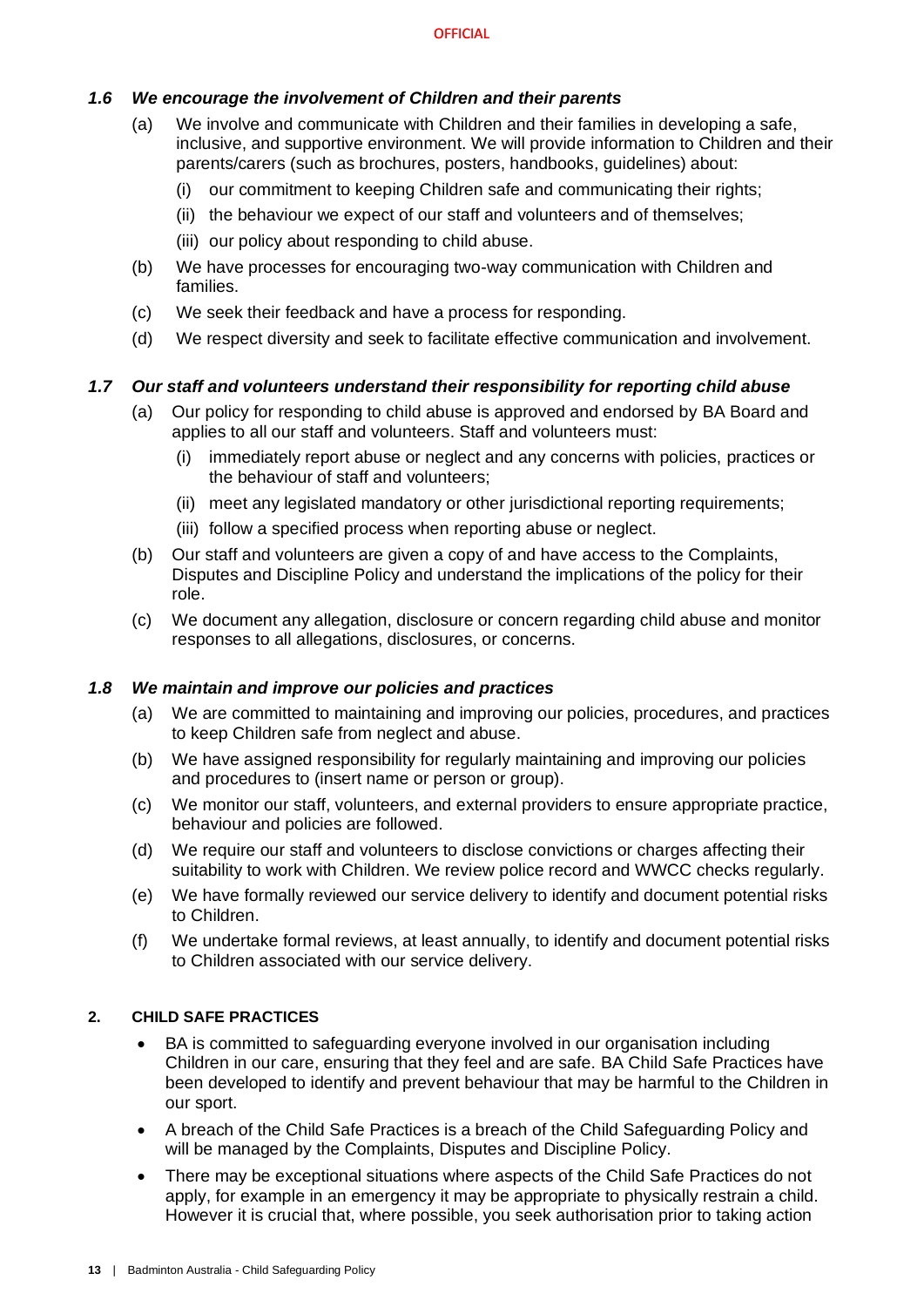that does not comply with these standards or that you notify a Relevant Organisation as soon possible after any incident in which these standards are not complied with.

#### *2.1 Sexual misconduct*

- (a) Under no circumstances is any form of 'sexual behaviour' to occur between, with, or in the presence of Children.
- (b) 'Sexual behaviour' needs to be interpreted widely, to encompass the entire range of actions that would reasonably be considered to be sexual in nature, including but not limited to:
	- (i) 'contact behaviour', such as sexual intercourse, kissing, fondling, sexual penetration or exploiting a child through prostitution; and
	- (ii) 'non-contact behaviour', such as flirting, sexual innuendo, inappropriate text messaging, inappropriate photography or exposure to pornography or nudity.

#### *2.2 Professional boundaries*

- (a) Relevant Persons must act within the scope of their role (as specified in their position description or contract) when working with Children who are involved or have been involved in our sport. They must not:
	- (i) provide any form of support to a child or their family unrelated to the scope of their role, where there is no existing social, personal, or family relationship(e.g. financial assistance, babysitting, provide accommodation);
	- (ii) use a personal phone, camera, or video camera to take images of Children;
	- (iii) exhibit any type of favouritism towards a Child;
	- (iv) transport Children unless specifically approved;
	- (v) give gifts/presents to Children other than the provision of official awards;
	- (vi) engage in open discussions of a mature or adult nature in the presence of Children;
	- (vii) discriminate against any Child, including on the basis of gender identity, culture, race, or disability;
	- (viii) have one on one contact with a Child outside of authorised sport activities (includes direct contact such as in-person as well as indirect, such as by phone, or online); or
	- (ix) accept an invitation to attend any private social function at the request of a Child or their family, where there is no existing social, personal, or family relationship.
- (b) If Relevant Persons become aware of a situation in which a Child requires assistance that is beyond the confines of that person's role, they should undertake any or all of the following at the earliest opportunity:
	- (i) refer the matter to an appropriate support agency;
	- (ii) refer the Child to an appropriate support agency;
	- (iii) contact the Child's parent or guardian;
	- (iv) seek advice from a Relevant Organisation.

#### *2.3 Use of language and tone of voice*

Language and tone of voice used in the presence of Children should:

- (a) provide clear direction, boost their confidence, encourage, or affirm them;
- (b) not be harmful to Children. In this respect, not use language that is:
	- (i) discriminatory, racist, or sexist;
	- (ii) derogatory, belittling, or negative, for example, by calling a Child a 'loser' or telling them they are 'too fat';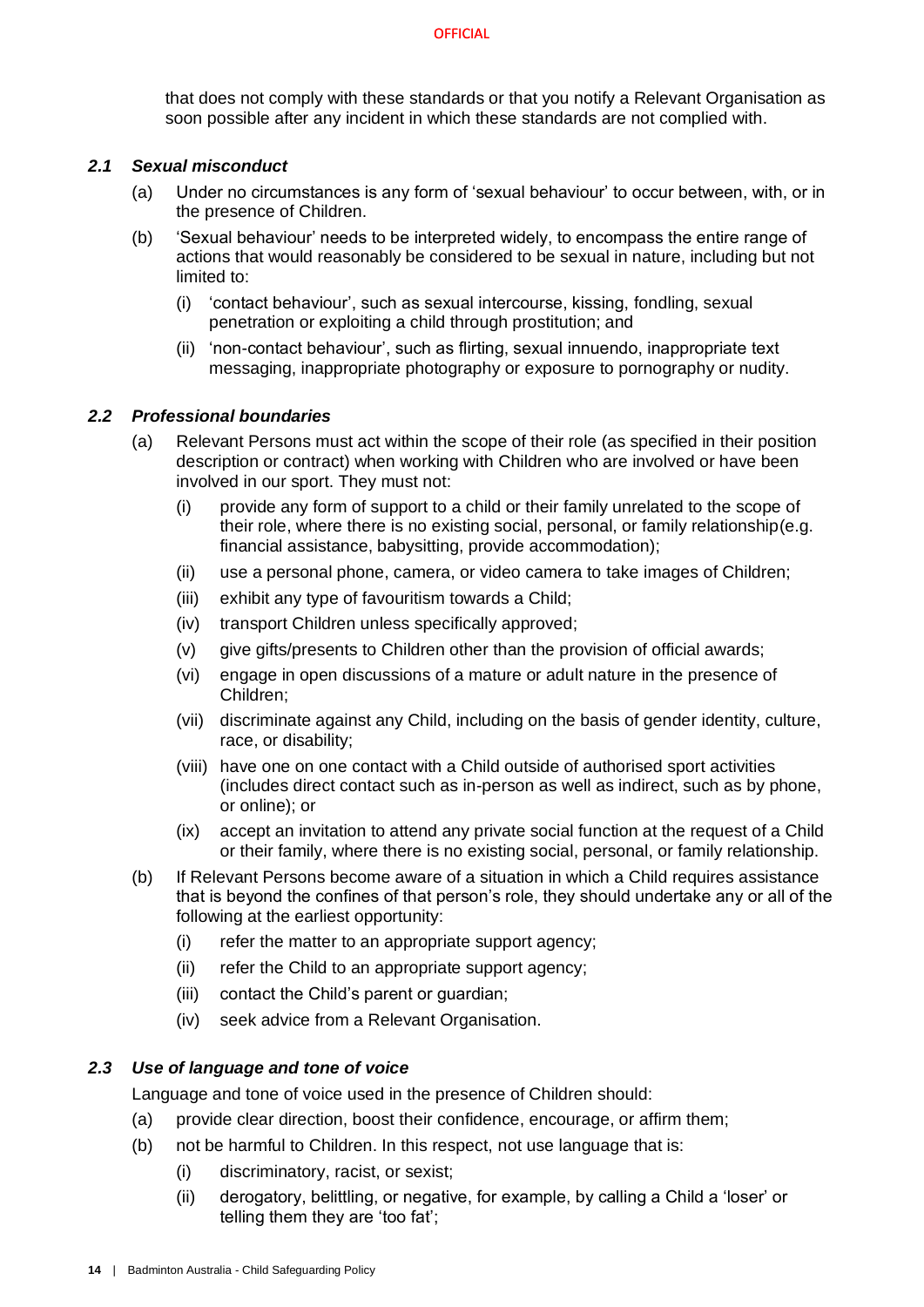- (iii) intended to threaten or frighten; or
- (iv) profane or sexual.

## *2.4 Positive guidance (Discipline)*

- (a) Children participating in our sport will be made aware of the acceptable limits of their behaviour so that we can provide a positive experience for all participants.
- (b) Relevant Persons and Relevant Organisations must use appropriate techniques and behaviour management strategies to ensure:
	- (i) an effective and positive environment; and
	- (ii) the safety and/or wellbeing of Children and personnel participating in sport.
- (c) Relevant Persons and Relevant Organisations must use strategies that are fair, respectful, and appropriate to the developmental stage of the Children involved.
- (d) Children need to be provided with clear directions and given an opportunity to redirect their behaviour in a positive manner.
- (e) Under no circumstances are Relevant Persons or Relevant Organisations to take disciplinary action involving physical punishment or any form of treatment that could reasonably be considered as degrading, cruel, frightening or humiliating.

## *2.5 Supervision*

- (a) Children participating in our sport programs and services must always be supervised. Supervision must be constant, active, and diligent and requires Relevant Persons to always be in a position to observe each Child, respond to individual needs and immediately intervene if necessary.
- (b) One-to-one unsupervised situations with Children should be avoided, however some services and programs may involve such circumstances (e.g., medical treatment and physical therapy) and in this case, these situations will need to be identified and recorded by the Relevant Organisation.
- (c) Any incident of one-to-one unsupervised contact should be immediately reported to the Relevant Organisations management within 24 hours of the incident occurring.

#### *2.6 Use of electronic or online communications*

- (a) For any electronic or online communication with Children in our sport we adopt a twodeep model, that is, copy in the organisation and a parent or guardian in all communication.
- (b) When communicating with Children, Relevant Organisations and Relevant Persons must ensure content is:
	- (i) directly associated with delivering our services, such as advising that a scheduled event is cancelled;
	- (ii) concise with personal or social content limited only to convey the message in a polite and friendly manner;
	- (iii) devoid of any sexualised language; and
	- (iv) not promoting unauthorised social activity or contact.

#### *2.7 Photographs of Children*

- (a) Children are to be photographed or videoed while involved in our sport only if:
	- (i) the Child's parent or guardian has provided prior written approval for the photographs to be taken or for the video footage to be captured;
	- (ii) the context is directly related to participation in our sport;
	- (iii) the Child is appropriately dressed and posed; and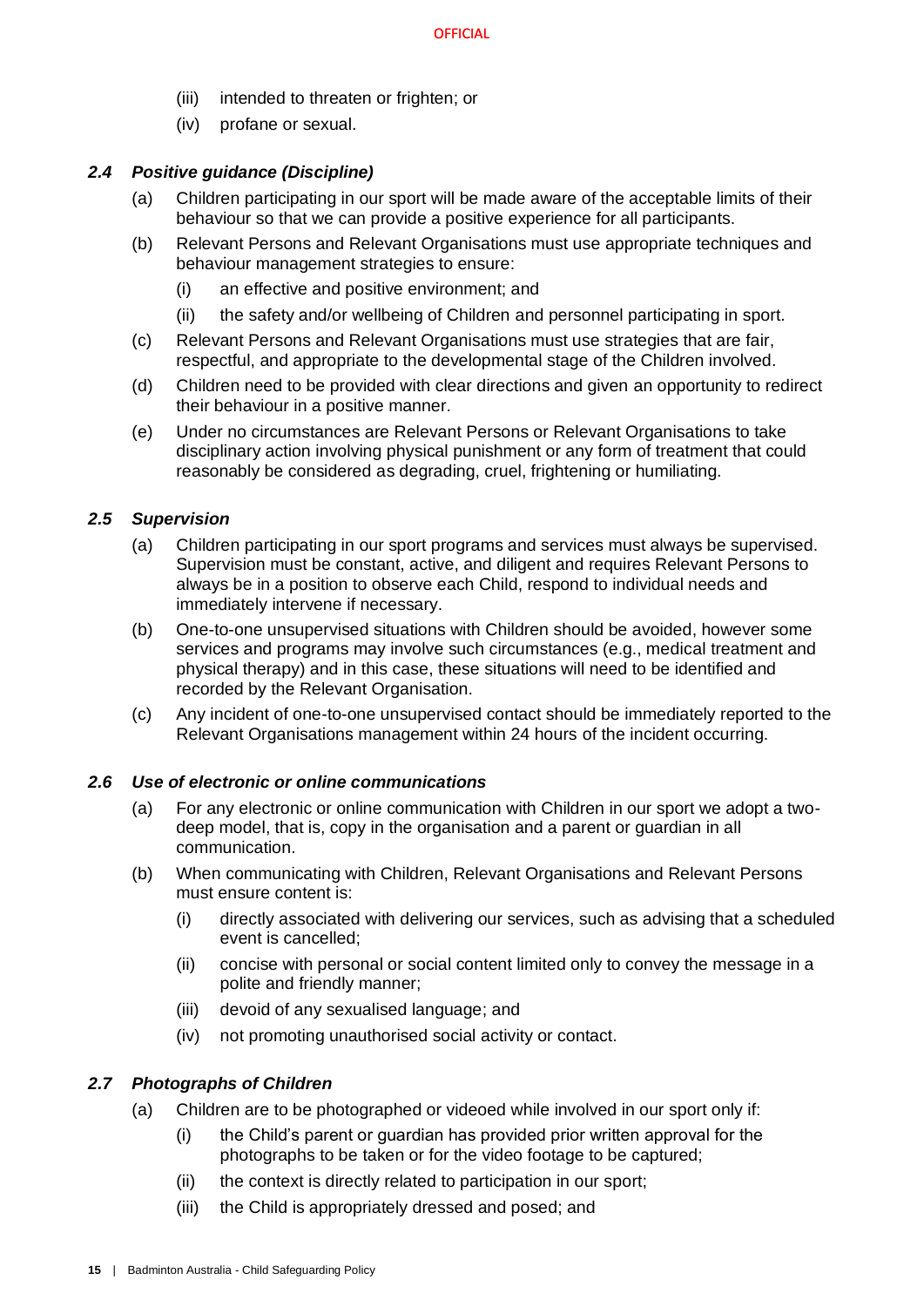- (iv) the image is taken in the presence of other personnel.
- (b) Relevant Organisations and Relevant Persons must not distribute images or videos (including as an attachment to an email) to anyone outside our sport organisation other than the Child photographed or their parent, without organisational knowledge and approval.
- (c) Images (digital or hard copy) are to be stored in a manner that prevents unauthorised access by others and will be destroyed or deleted as soon as they are no longer required.
- (d) Images are not to be exhibited online or in publications (annual report) without parental knowledge and approval (through a signed image consent form), or such images must be presented in a manner that de-identifies the Child. Any caption or accompanying text may need to be checked so that it does not identify a Child if such identification is potentially detrimental.

#### *2.8 Physical contact with Children*

- (a) Any physical contact with Children must be appropriate to the delivery of our sport programs or services and based on the needs of the Child such as assisting with the use of equipment, technique, treatment by a health practitioner or administrating first aid.
- (b) Under no circumstances should Relevant Persons have contact with Children participating in our programs and services that:
	- (i) involves touching of genitals, buttocks, or the breast area other than as part of delivering medical or allied health services;
	- (ii) would appear to a reasonable observer to have a sexual connotation;
	- (iii) is intended to cause pain or distress to the Child (e.g. corporal punishment);
	- (iv) is overly physical (e.g. wrestling, horseplay, tickling or other roughhousing);
	- $(v)$  is unnecessary (e.g. assisting with toileting when a Child does not require assistance); or
	- (vi) is initiated against the wishes of the Child, except if such contact may be necessary to prevent injury to the Child or to others, in which case:
		- physical restraint should be a last resort;
		- the level of force used must be appropriate to the specific circumstances, and aimed solely at restraining the Child to prevent harm to themselves or others; and
		- the incident must be reported to management as soon as possible.
- (c) Relevant Persons are required to report to the Relevant Organisation any physical contact initiated by a Child that is sexualised and/or inappropriate, for example, acts of physical aggression, as soon as possible, to enable the situation to be managed in the interests of the safety of the Child, Relevant Persons and any other participants.

#### *2.9 Overnight stays and sleeping arrangements*

- (a) Overnight stays involving Children are to occur only with the Relevant Organisations approval and consent of a parent or guardian of the Children involved.
- (b) Written approval must be obtained prior to the overnight stay. Written approval could include electronic messaging formats such as email or SMS.
- (c) Practices and behaviour by Relevant Persons involved during an overnight stay must be consistent with the practices and behaviour expected during delivery of our sport at all other times.
- (d) Standards of conduct that must be observed by Relevant Organisations and Relevant Persons involved during an overnight stay include: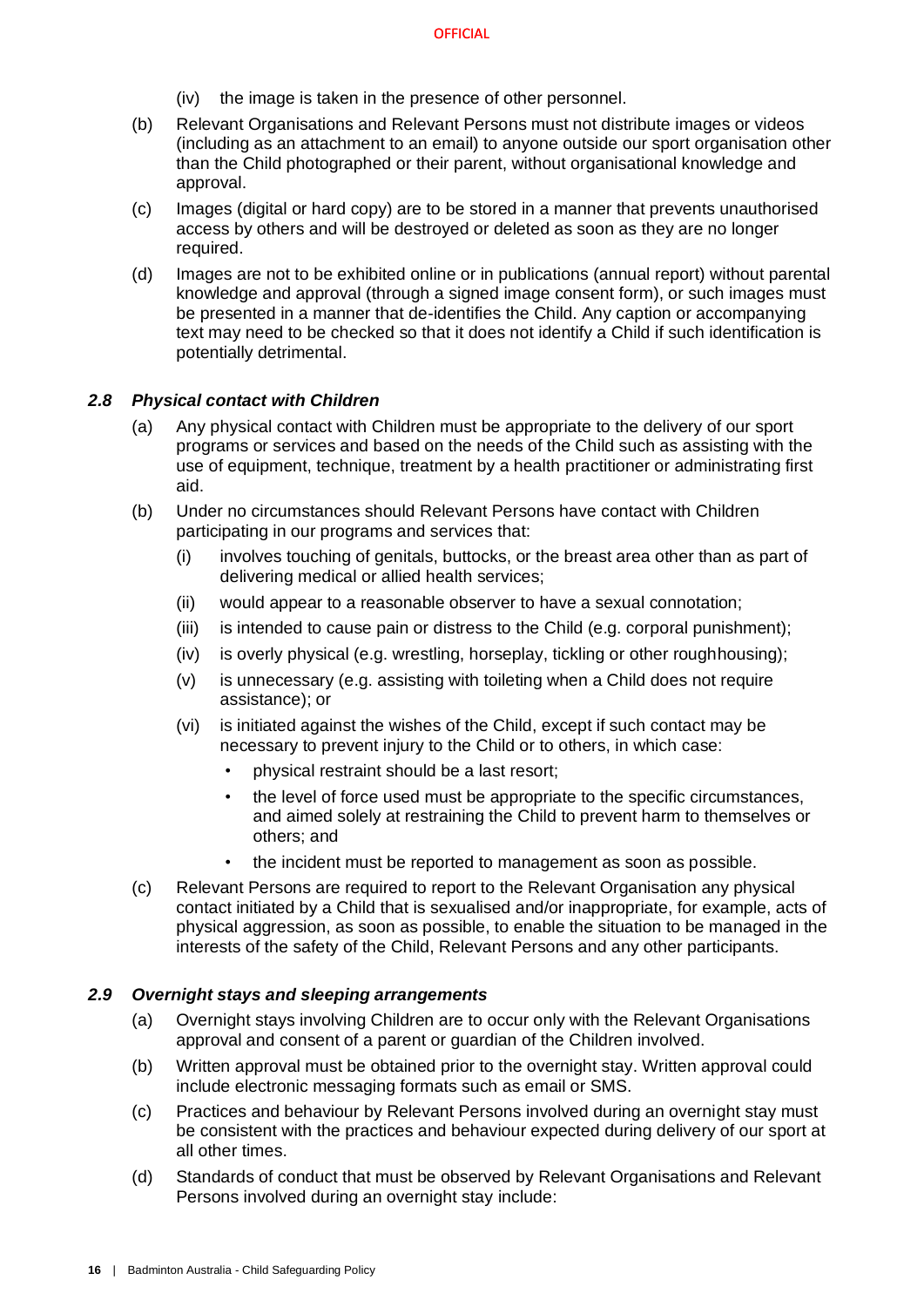- (i) Children are provided with privacy when bathing, toileting, and dressing;
- (ii) appropriate dress standards are observed when Children are present such as no exposure to adult nudity;
- (iii) Children will not be exposed to pornographic material, for example, through movies, television, the internet, or magazines;
- (iv) Children will not be left under the supervision or protection of unauthorised persons such as accommodation staff, or peers;
- (v) sleeping arrangements will not compromise the safety of Children such as unsupervised sleeping arrangements or Children sharing a bed or an adult sleeping in the same bed as a Child; and
- (vi) Children have the right to contact their parents, or another adult, if they feel unsafe, uncomfortable, or distressed during the stay.

#### *2.10 Change room arrangements*

- (a) Children should be supervised in change rooms whilst ensuring their right to privacy.
- (b) A minimum of two Relevant Persons of the same gender as the group should always be present,
- (c) Relevant Persons must not shower or change at the same time as supervising groups of Children.
- (d) Relevant Persons must avoid one-to-one situations with a Child in a change room area
- (e) Relevant Persons need to ensure adequate supervision in 'public' change rooms when they are used, providing the level of supervision required for preventing abuse by members of the public, adult users, or general misbehaviour, while also respecting a Child's privacy.
- (f) Phones, cameras and recording devices are not to be used in changing rooms and in particular whilst Children are getting dressed.

#### *2.11 Use of, possession or supply of alcohol or drugs*

Relevant Persons, whilst responsible for the care of Children, must not:

- (a) use, possess or be under the influence of an illicit drug;
- (b) use or be under the influence of alcohol;
- (c) be impaired by any other legal drug such as prescription or over-the-counter drugs;
- (d) supply alcohol or drugs (including tobacco); or
- (e) supply or administer medicines, except when permitted by law or with the consent of the parent, guardian, or carer of the Child and under a valid prescription for that Child and at the prescribed dosage.

#### *2.12 Parent/Guardian Involvement*

Relevant Organisations must:

- (a) ensure that a parent/guardian is involved in any significant decision, including the signing of any documentation in relation to their Child's involvement in Badminton.
- (b) conduct all training sessions in open locations and allow parents/guardians to watch their Children during training.
- (c) make parents/guardians aware of the standard of behaviour required when watching their Child during training. Parents/guardians displaying inappropriate conduct may be asked to leave but may not be denied access for an undetermined amount of time.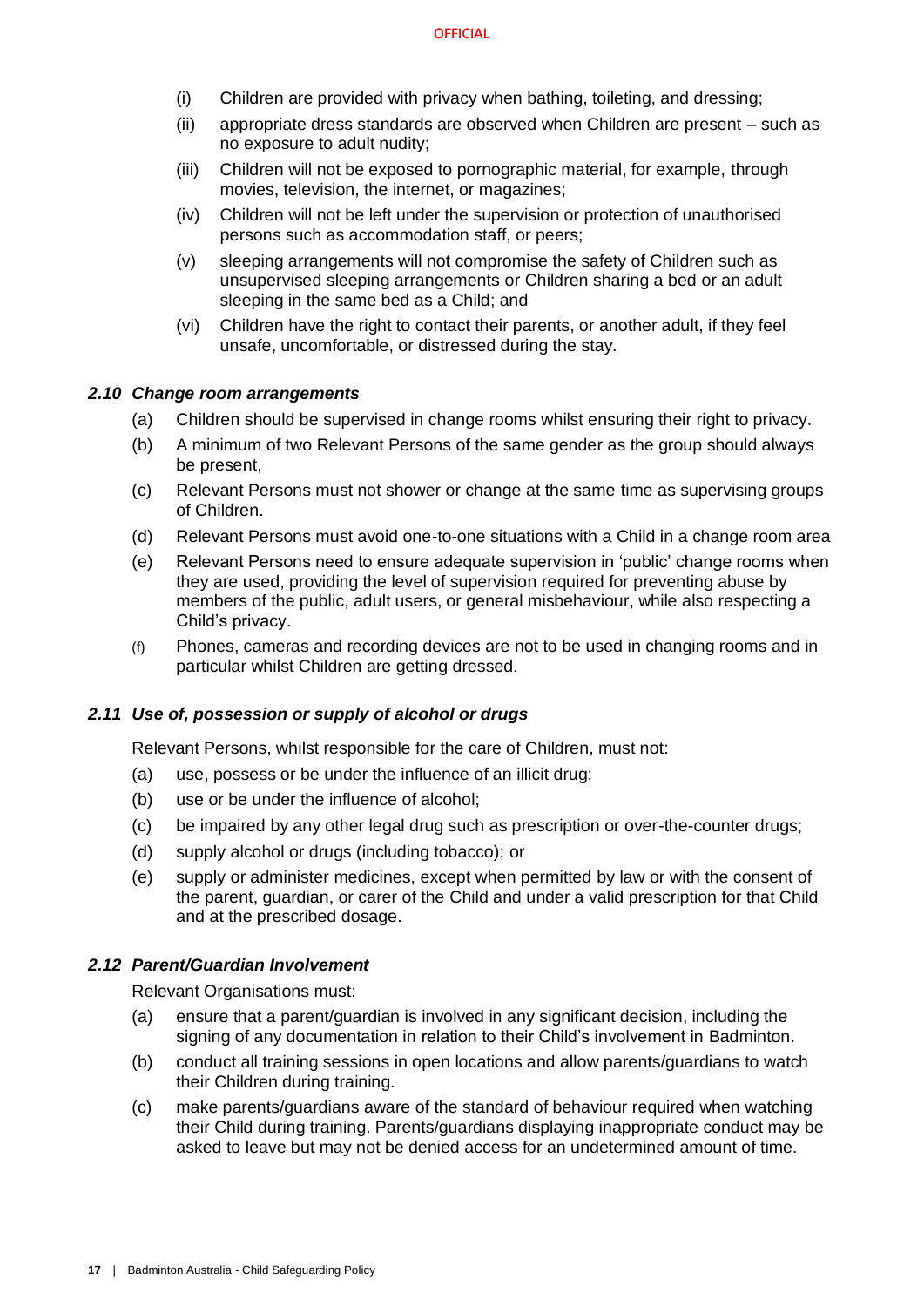## *2.13 Transporting Children*

- (a) Children are only to be transported in circumstances that are directly related to the delivery of our sport programs and services.
- (b) Other than in an emergency, it is not acceptable for Relevant Persons to transport Children without prior written approval from their parent or guardian. Gaining approval involves providing information about the proposed journey, including the:
	- (i) form of transport to be used;
	- (ii) reason for the journey;
	- (iii) route to be followed, including any stops or side trips; and
	- (iv) details of anyone who will be present during the journey
- (c) When transporting Children, the Relevant Person must drive responsibly, not be impaired by alcohol or any other mind-altering substances, have an unrestricted drivers' licence and to the extent practicable, not be alone in the car with a Child.
- (d) Children may only be transported in a vehicle when the manufacturer stated capacity is adhered to and seatbelts and child restraints must meet Australian Standards (AS/NZS1754).

#### *2.14 Drop off and Pick up of Children*

Relevant Organisations must:

- (a) ensure Children and their parent or guardian know the time and location of training and matches, including start and finish times.
- (b) arrive before scheduled practice or game times to ensure that Children are not left unattended.
- (c) have an accessible register of parent and guardian emergency contact numbers and an operational phone.
- (d) ensure they are aware of alternative pick up arrangements for Children and that the parent or guardian has provided consent.
- (e) ensure that if a parent or guardian is late, they make reasonable attempts to contact them. It is not the responsibility of Relevant Persons to transport Children home if their parent or guardian is late for pick up.
- (f) not leave the training or match until all Children have been collected by their parent or guardian.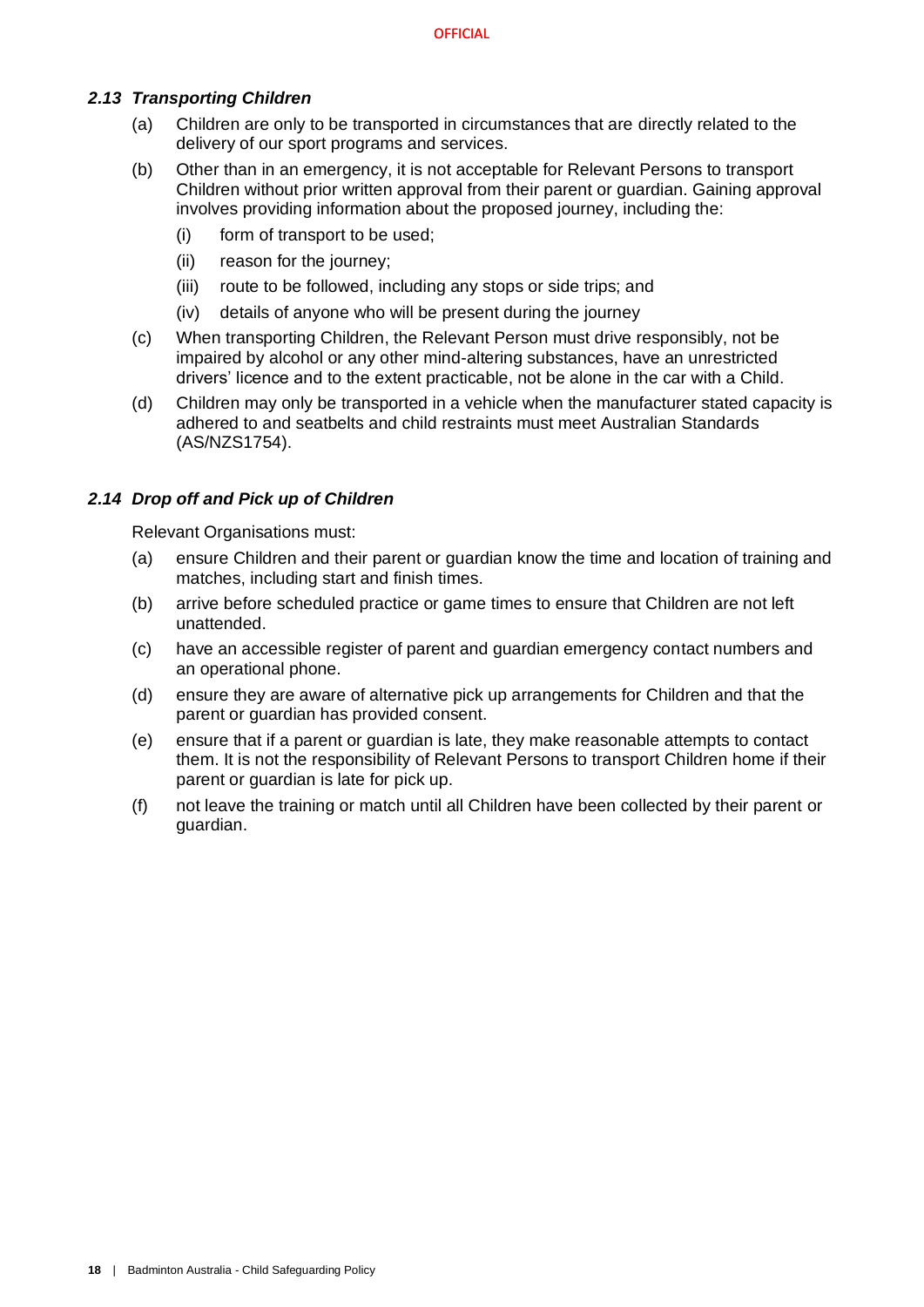<span id="page-19-0"></span>These recruitment and screening requirements have been developed to provide a fair, safe, consistent, and comprehensive recruitment process across our sport. Our sport takes child protection seriously and ensures that the organisation recruits personnel that are suitably qualified and committed to providing professional, safe, and enjoyable programs and services to Children.

#### *1. CHILD-RELATED POSITIONS*

- 1.1 All roles within our sport (employees and volunteers) both new and existing must be assessed using Appendix 1: Child-Related Position Assessment .
- 1.2 A child-related position means a position that involves or may involve contact with children, either under the position description or due to the nature of the role.
- 1.3 Positions assessed as 'child-related' must be appointed using the recruitment and screening process outlined in Annexure C

#### *2. POSITION DESCRIPTIONS*

- 2.1 *Developing appropriate selection criteria for a position is a valuable first step to reducing the risk of appointing someone who poses a child safety risk.*
- 2.2 *Examples of appropriate selection criteria may include: 'Must have experience working with Children.' 'Must be able to demonstrate an understanding of appropriate behaviours when engaging with Children.'*

#### *3. ADVERTISING*

3.1 All positions identified as child-related will include the following statement in the position description and any advertising: *{Sport Organisation} is committed to protecting Children from*  harm. We require all applicants that will work with Children to undergo an extensive *screening process prior to appointment.*

#### *4. INTERVIEWS*

- 4.1 All applicants for child-related positions are required to attend at least one interview, preferably in person or on a videoconference (e.g. Zoom etc.).
- 4.2 During the interview, questions regarding the applicant's suitability to work with Children must be included. Refer to Appendix 2: Interview Requirements and Sample Questions.

#### *5. WORKING WITH CHILDREN CHECKS*

- 5.1 Working with Children Check (WWCC) laws aim to prevent people who pose a risk from working with Children as paid employees or volunteers. WWCC laws are currently in place in all Australian states and territories.
- 5.2 These laws require certain individuals involved in areas such as sport and recreation to undertake a check to determine their suitability to work (in a paid or volunteer capacity) with Children. Whether a particular individual is required to undertake a check depends on the WWCC laws of the relevant state or territory.
- 5.3 Relevant Organisations must meet the requirements of the relevant state or territory WWCC laws. Specific state and territory requirements can be found [here.](https://aifs.gov.au/cfca/publications/pre-employment-screening-working-children-checks-and-police-checks/part-b-state-and)
- 5.4 All personnel that require a WWCC will supply a copy of it to, or be validated by, the organisation making the appointment.
- 5.5 Relevant Organisations may not engage a person who does not have a satisfactory WWCC in the relevant jurisdiction(s).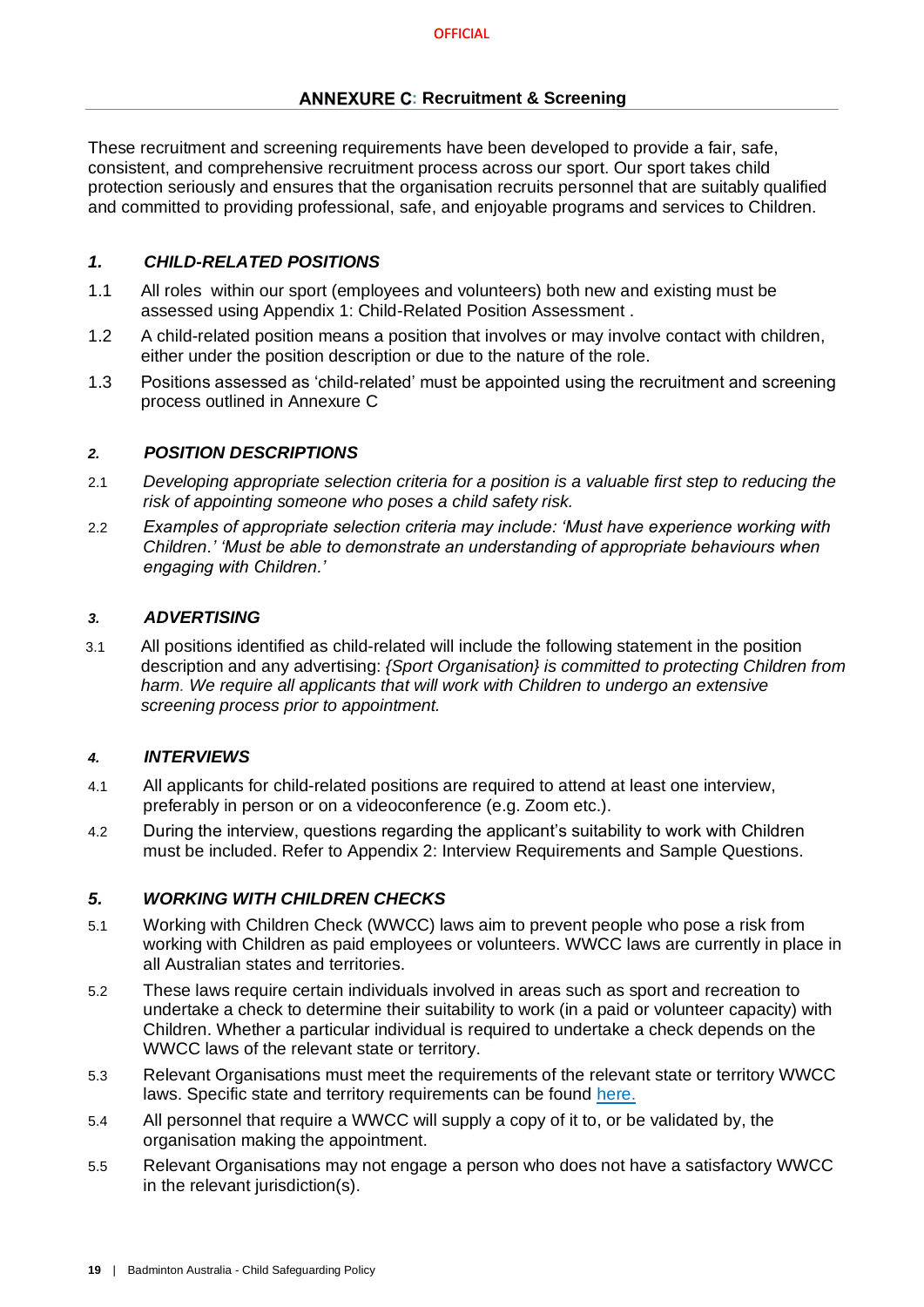- 5.6 Regardless of whether an individual is required or otherwise eligible to obtain a WWCC in the relevant jurisdiction(s), it is a serious breach of the Child Safe Policy if an individual:
	- (a) who has convictions that would make them ineligible to be granted a WWCC is appointed to a child-related position in our sport; or
	- (b) continues in a child-related position if they have been charged or convicted of a crime that would make them ineligible to be granted a WWCC.
- 5.7 Relevant Persons are required to report any criminal conviction or charge that indicates that they may present a potential risk to the Children to whom they help deliver programs or services, such as illegal drug possession or use, gun crimes and assault including adult sexual assault.

## *6. NATIONAL CRIMINAL HISTORY RECORD CHECKS*

- 6.1 Depending on the relevant jurisdictional legislation a Relevant Organisations may require the preferred candidates to have completed a 'national criminal history record check' (also known as a 'police check') where the candidate does not otherwise meet the jurisdictional threshold to apply for and obtain a WWCC.
- 6.2 A criminal history does not automatically preclude an applicant from being appointed unless their criminal history suggests that they may pose a risk to Children. If there is information relevant to the employment decision, the applicant will be provided with an opportunity to respond to the contents of their police check (if they wish to do so).
- 6.3 The decision to appoint or not appoint an applicant because of a police check result, along with the rationale for that decision, must be communicated to the applicant by the Relevant Organisation.
- 6.4 A copy of the police check must not be retained. The original must either be returned to the applicant if requested or be destroyed in a secure manner on completion of the recruitment process. If the applicant is appointed, a record of the date and certificate number of the police check should be recorded in their personnel file.

#### *7. INTERNATIONAL CRIMINAL HISTORY RECORD CHECKS*

- 7.1 Any applicant who has resided overseas for 12 months or more in the last ten years must obtain an international criminal check.
- 7.2 Some countries will not release information regarding an individual for personal or third-party purposes. Where police records checks cannot be made, reference checks must be conducted with at least two referees that personally knew the individual whilst they were residing in the other country.
- 7.3 The Relevant Organisation must inform the applicant that referees will be asked whether they have knowledge or information concerning the applicant that would adversely affect the applicant from performing the job, including any relevant criminal offences. The credentials of persons acting as referees must be verified and can include previous employers or government officials).
- 7.4 Overseas applicants should not commence until this process is satisfactorily completed.

#### *8. MONITORING COMPLIANCE*

Relevant Organisations will ensure that all personnel in child-related positions have a current WWCC as specified in state and territory legislation: [https://aifs.gov.au/cfca/publications/pre](https://aifs.gov.au/cfca/publications/pre-employment-screening-working-children-checks-and-police-checks/part-overview)[employment-screening-working-children-checks-and-police-checks/part-overview](https://aifs.gov.au/cfca/publications/pre-employment-screening-working-children-checks-and-police-checks/part-overview)

#### *9. REFERENCE CHECKS*

9.1 The Relevant Organisation will conduct a minimum of two reference checks for the preferred applicant to gather additional information about the applicant's suitability to work in the role for which they have applied.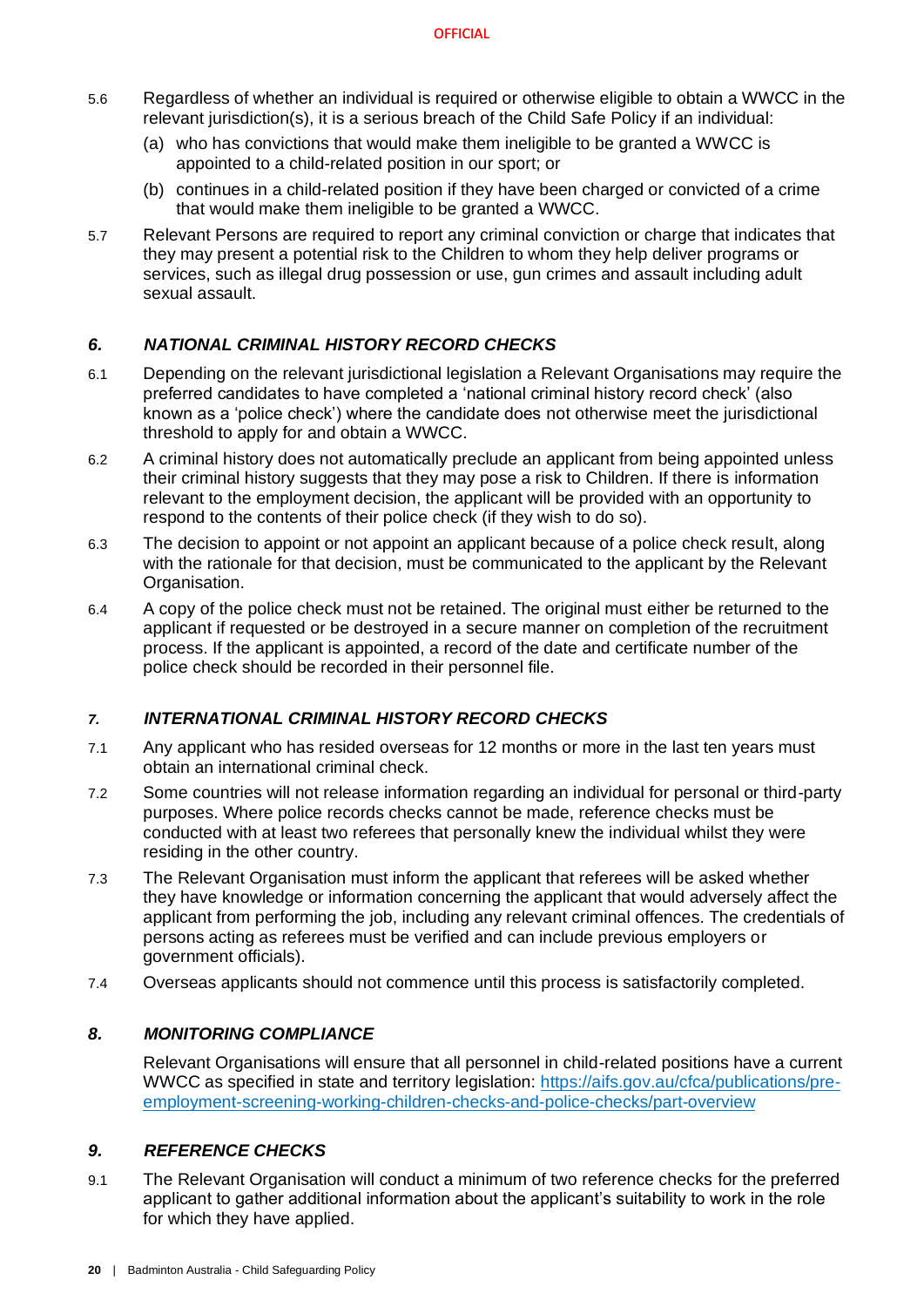- 9.2 The selected referees must:
	- (a) be able to provide information relating to the applicant's suitability to work with Children;
	- (b) have known the applicant for at least 12 months;
	- (c) not be related to the applicant;
	- (d) be able to vouch for the applicant's reputation and character.

**Please note**: Written character references are not sufficient unless also followed up and verified through direct contact.

9.3 Referees will be asked directly about any concerns they may have about the applicant working with Children. Refer to Appendix 3: Reference Check Requirements and Sample Questions.

#### *10. QUALIFICATION AND REGISTRATION CHECKS*

Educational or vocational qualifications, or professional registration will be verified for the preferred applicant for the position, if applicable.

#### *11. MINORS*

- 11.1 If a person under the age of 18 is appointed to a child-related position, the Relevant Organisation must:
	- (a) comply with the relevant WWCC legislation;
	- (b) undertake appropriate screening (interviews and referee checks);
	- (c) ensure that they are aware that they are bound by the Child Safeguarding Policy, Child Safe Practices and the obligations associated with working with Children; and
	- (d) obtain information about any pre-existing relationships, especially where the Childapplicant interacts personally with another Child participant.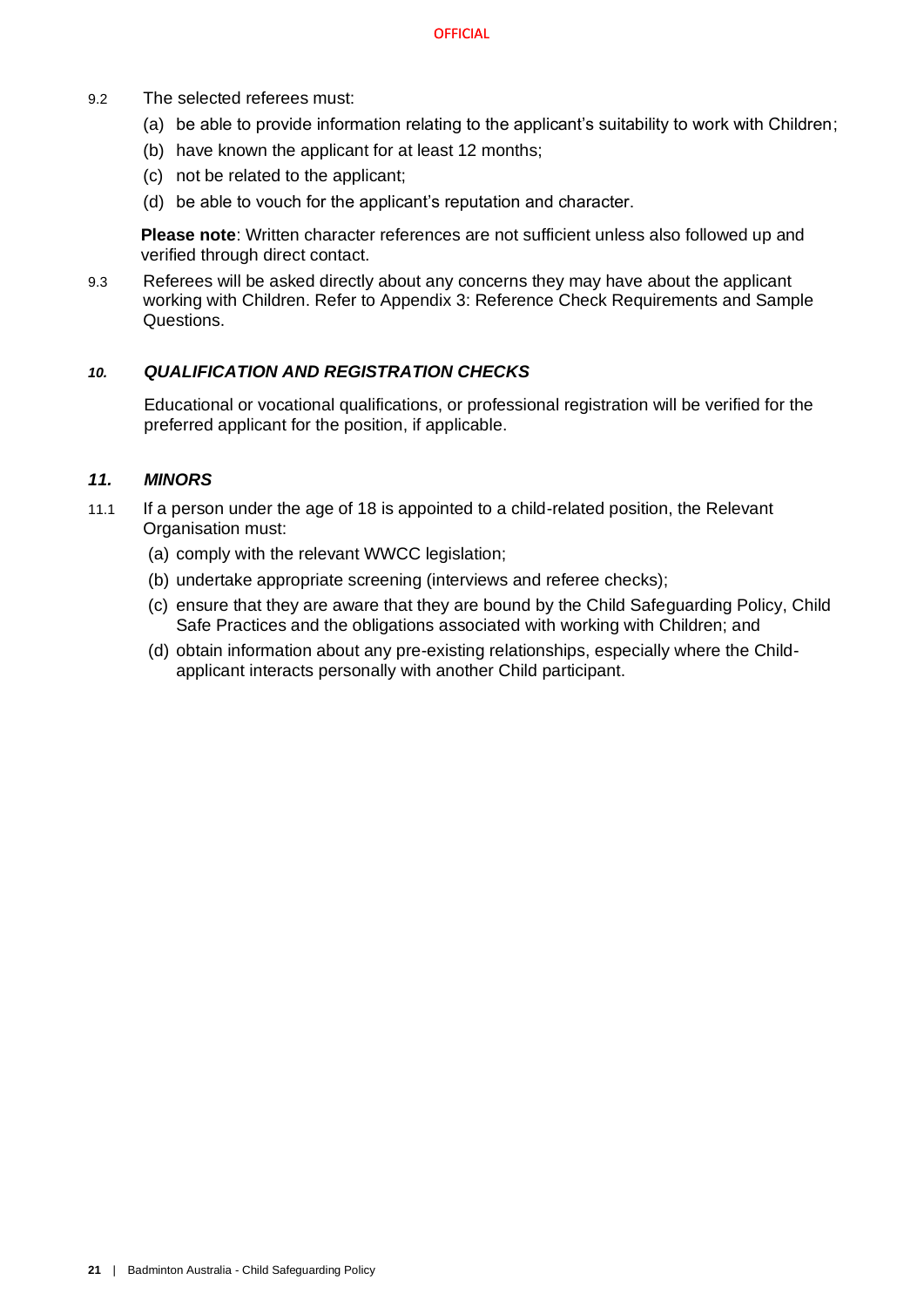#### **OFFICIAL**

#### **Appendix 1: Child-Related Position Assessment**

<span id="page-22-0"></span>Note: State and territory jurisdictions have different requirements regarding screening and WWCC. This child-related position assessment aims to assist Relevant Organisations identify child-related positions however, **it should not be used to determine if a Relevant Person requires a WWCC.**

Specific state and territory requirements can be found [here.](https://aifs.gov.au/cfca/publications/pre-employment-screening-working-children-checks-and-police-checks/part-b-state-and)

| Question - Does the position/activity (paid/unpaid or volunteer):                                              |  | No |
|----------------------------------------------------------------------------------------------------------------|--|----|
| Involve supervising children?                                                                                  |  |    |
| Involve being alone with children or engaging with children in a way that is not observed or<br>monitored?     |  |    |
| Involve activities with children away from the organisation's usual location?                                  |  |    |
| Involve direct one-on-one or group contact with children via phone, letter, email, online or social<br>media?  |  |    |
| Involve supervising child-to-child online contact?                                                             |  |    |
| Have access (online or paper based) to a child's or children's personal and/or confidential<br>information?    |  |    |
| Involve the need for physical contact/touching children?                                                       |  |    |
| Involve any of the following: transporting children; over-night supervision; and/or out-of-town<br>activities? |  |    |
| Have a perceived or actual level of authority (including from a child's perspective)?                          |  |    |
| Involve any other type of contact with children?                                                               |  |    |

If you answered YES to one or more of the above questions, the position **is a child-related position**.

The Relevant Organisation is required to undertake the recruitment and screening process as outlined in Annexure 3, including conducting interviews and reference checks.

Relevant Organisations must also meet the requirements of the relevant state or territory WWCC laws.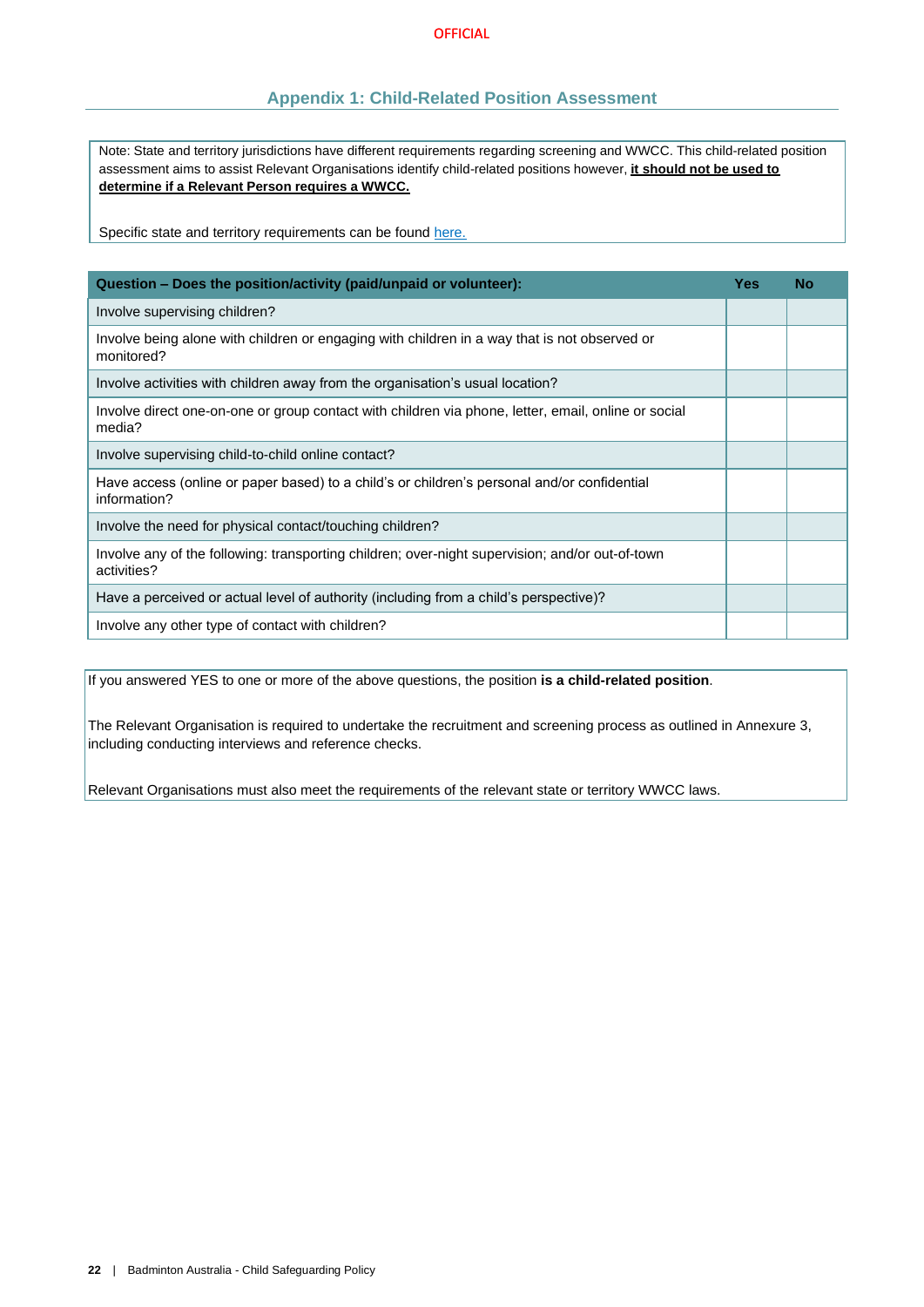#### **Appendix 2: Interview Requirements and Sample Questions**

- <span id="page-23-0"></span>The interview process is a very important step in selecting the right people for your organisation and in identifying any people that may pose a risk of harm to children.
- An open-ended style of behavioural-based questioning will give insights into the applicant's values, attitudes and understanding of professional boundaries and accountability.
- All applicants should be informed during the interview that referees will be contacted as part of any final selection process.

#### **Questions that MUST be asked**

- Would you please tell us about your beliefs and values in relation to working with children?
- Would you please tell us about your awareness and understanding of child protection?
- Would you please tell us about your professional experience, competencies, and qualifications in relation to working with children?
- What boundaries are important when working with children?
- Have you ever had any disciplinary action taken against you in relation to you working with children?

#### **Additional Questions (for positions that work predominately with children) that MAY be asked**

- What do you find most rewarding about working with children?
- What do you find most challenging about working with children?
- How would you handle a child that is behaving in a manner that is disruptive in a group setting?
- How do you think your peers, supervisors and referees would describe the way you work with children?
- Are there any children whom you would not wish to work with and, if so, why?
- How would you deal with a child who is acting aggressively?
- Have you ever lost your temper working with children? What was the trigger for this? What was the outcome?
- How would you respond to a child who disclosed they were being subjected to abuse?
- A parent of a child attending your service wants someone from the organisation to care for their child out of hours. What would be your response to this request?
- What would you do if you thought another staff member or volunteer had harmed or was harming a child?
- What would you do if you thought a child was being abused at home?
- Can you tell us about children you have found challenging to work with? What strategies do you use to handle challenging behaviour?
- How would you handle a child that appears sad and refuses to participate in activities?

#### **Take notice of your own thoughts and feelings when interacting with the applicant. Ask for more information if the applicant does not provide sufficient information in his or her responses.**

**Red Flags include, but are not limited to:**

- unexplained lengthy gaps in employment history
- strange or inappropriate questions / statements about children
- expresses an interest in spending time alone with children / in working with children of a particular age or gender
- excessive interest in child photography
- being evasive or inconsistent in responding to questions.